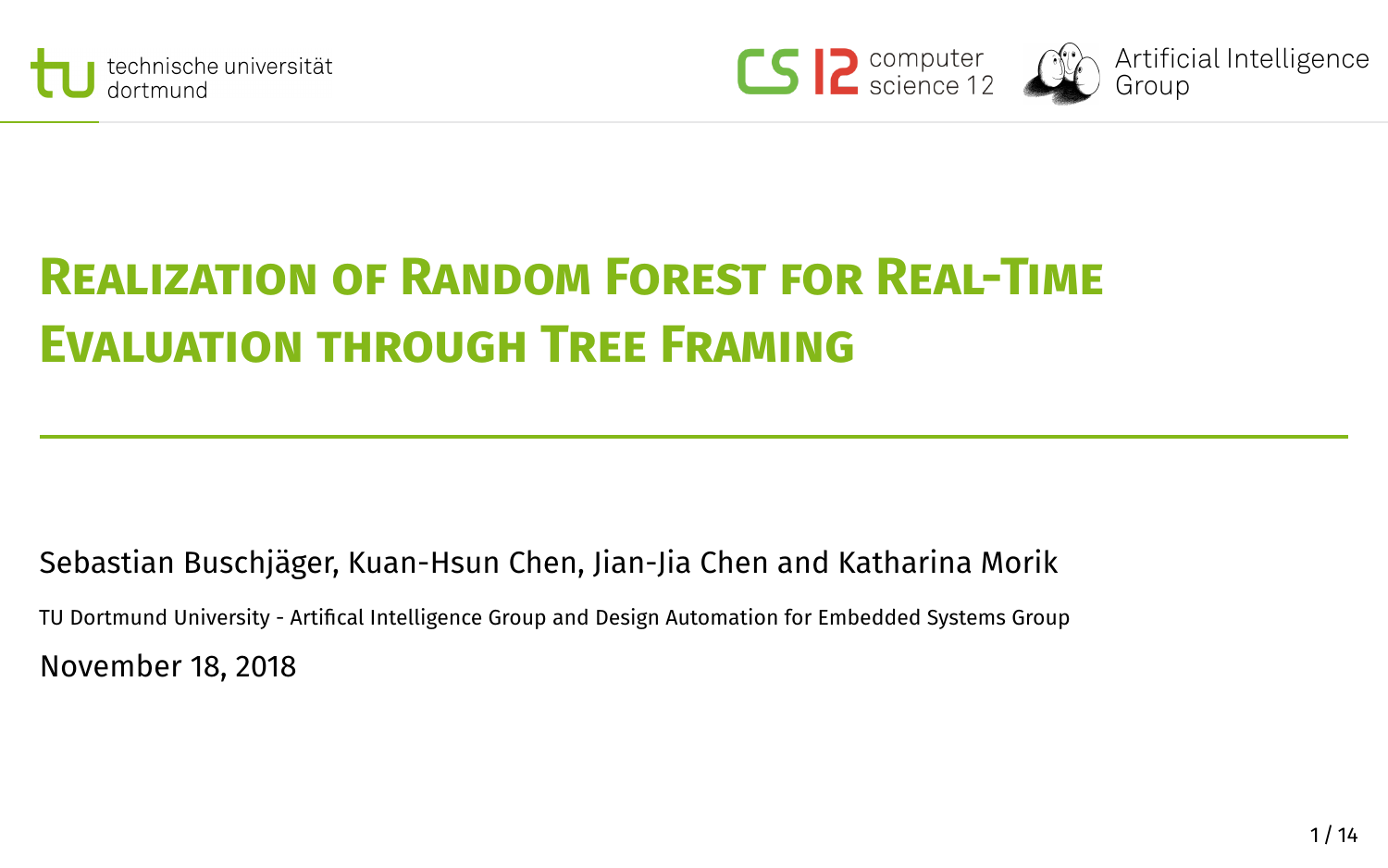





## **Motivation**

**FACT** First G-APD Cherenkov Telescope continously monitors the sky for gamma rays **Goal** Have a small, cheap telescope which can be deployed everywhere on earth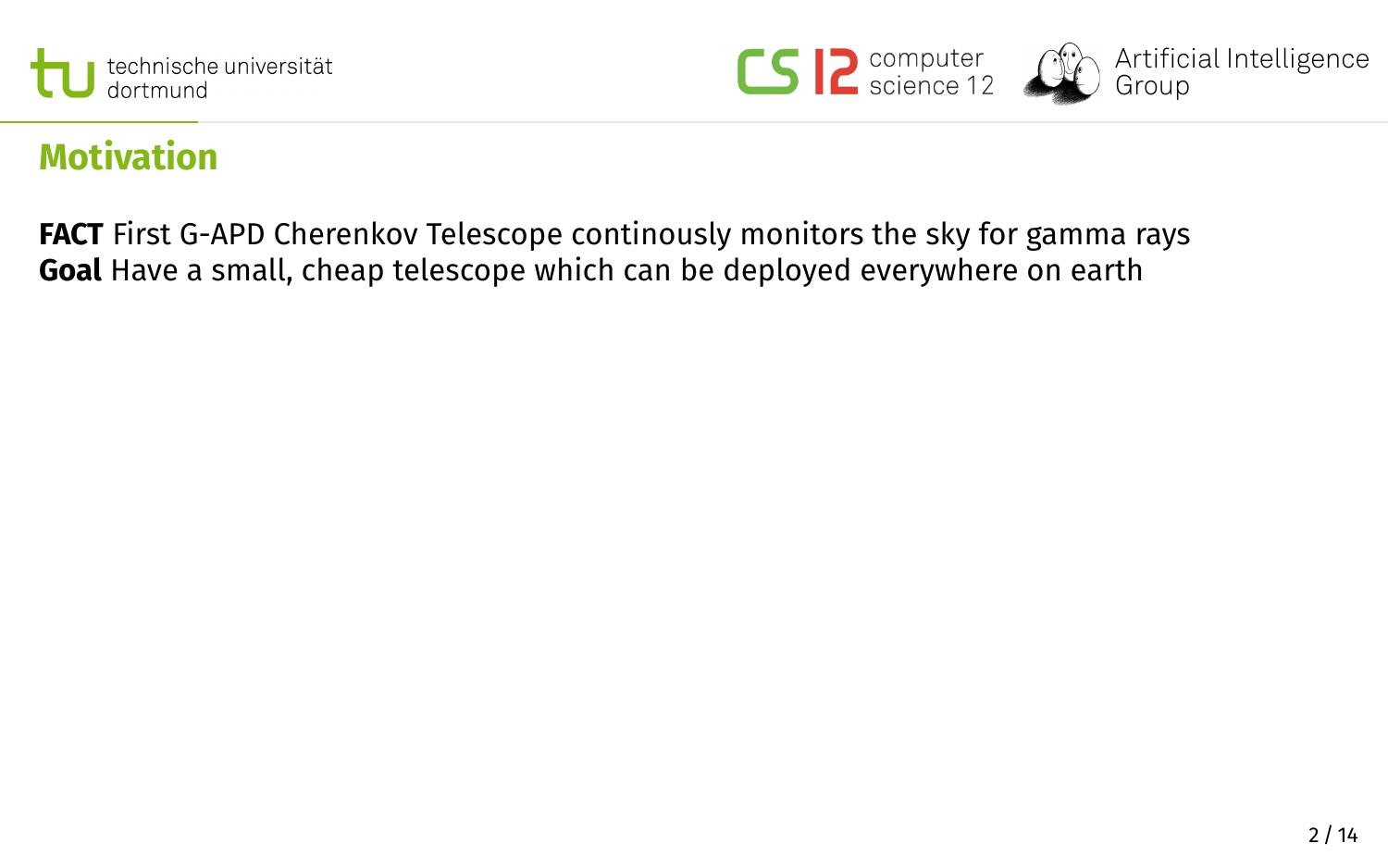





## **Motivation**

**FACT** First G-APD Cherenkov Telescope continously monitors the sky for gamma rays **Goal** Have a small, cheap telescope which can be deployed everywhere on earth

- It produces roughly 180 MB/s of data
- $\triangleright$  Only 1 in 10.000 measurements is interesting
- $\blacktriangleright$  Bandwidth to transmit measurements is limited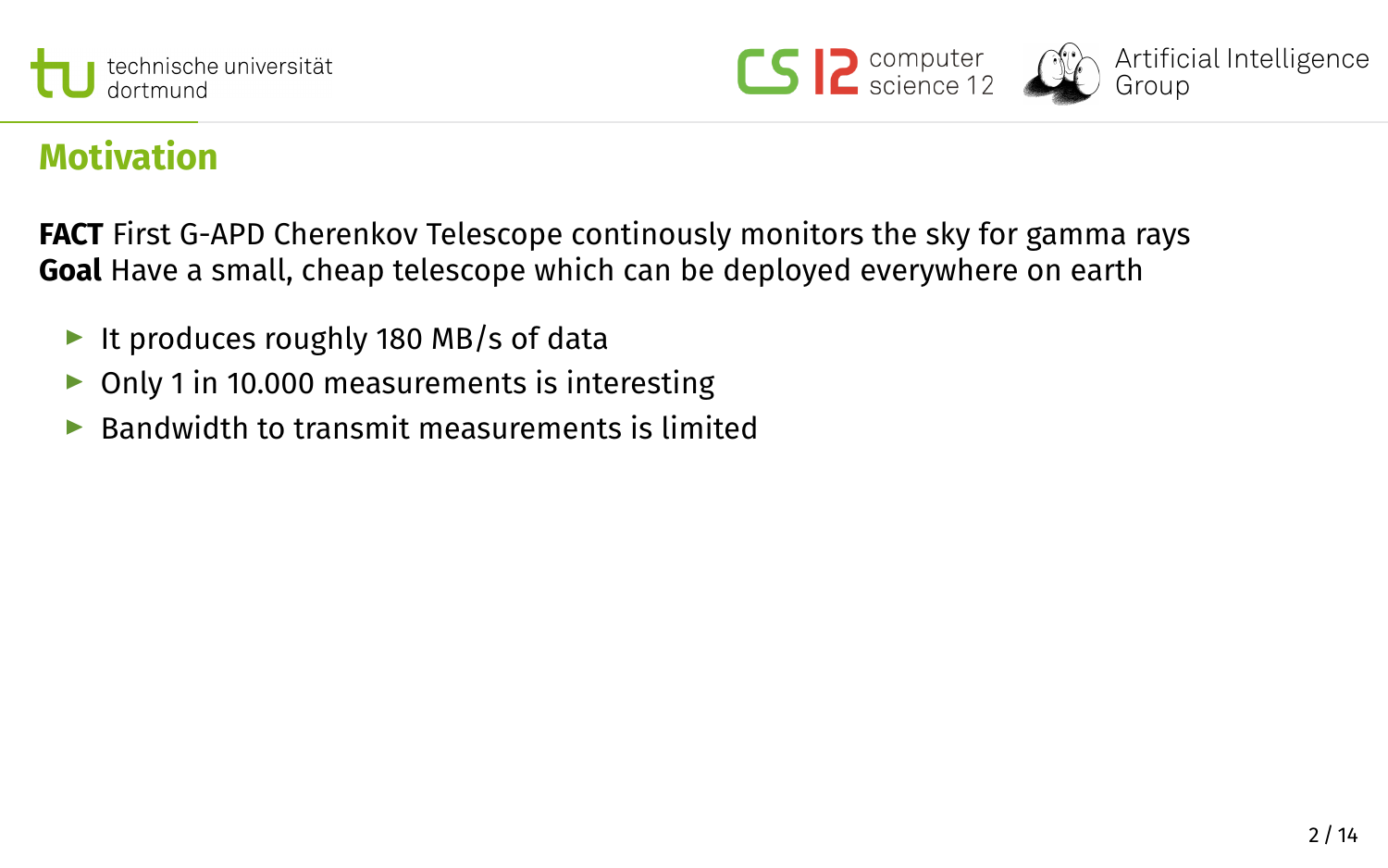





## **Motivation**

**FACT** First G-APD Cherenkov Telescope continously monitors the sky for gamma rays **Goal** Have a small, cheap telescope which can be deployed everywhere on earth

- It produces roughly 180 MB/s of data
- $\triangleright$  Only 1 in 10.000 measurements is interesting
- $\blacktriangleright$  Bandwidth to transmit measurements is limited

**Idea** Use a Random Forest to filter measurements before further processing

- $\triangleright$  Pre-train forest on simulated data, then apply it in the real world
- $\blacktriangleright$  Physicist know Random Forests
- $\triangleright$  Very good black-box learner, no hyperparameter tuning necessary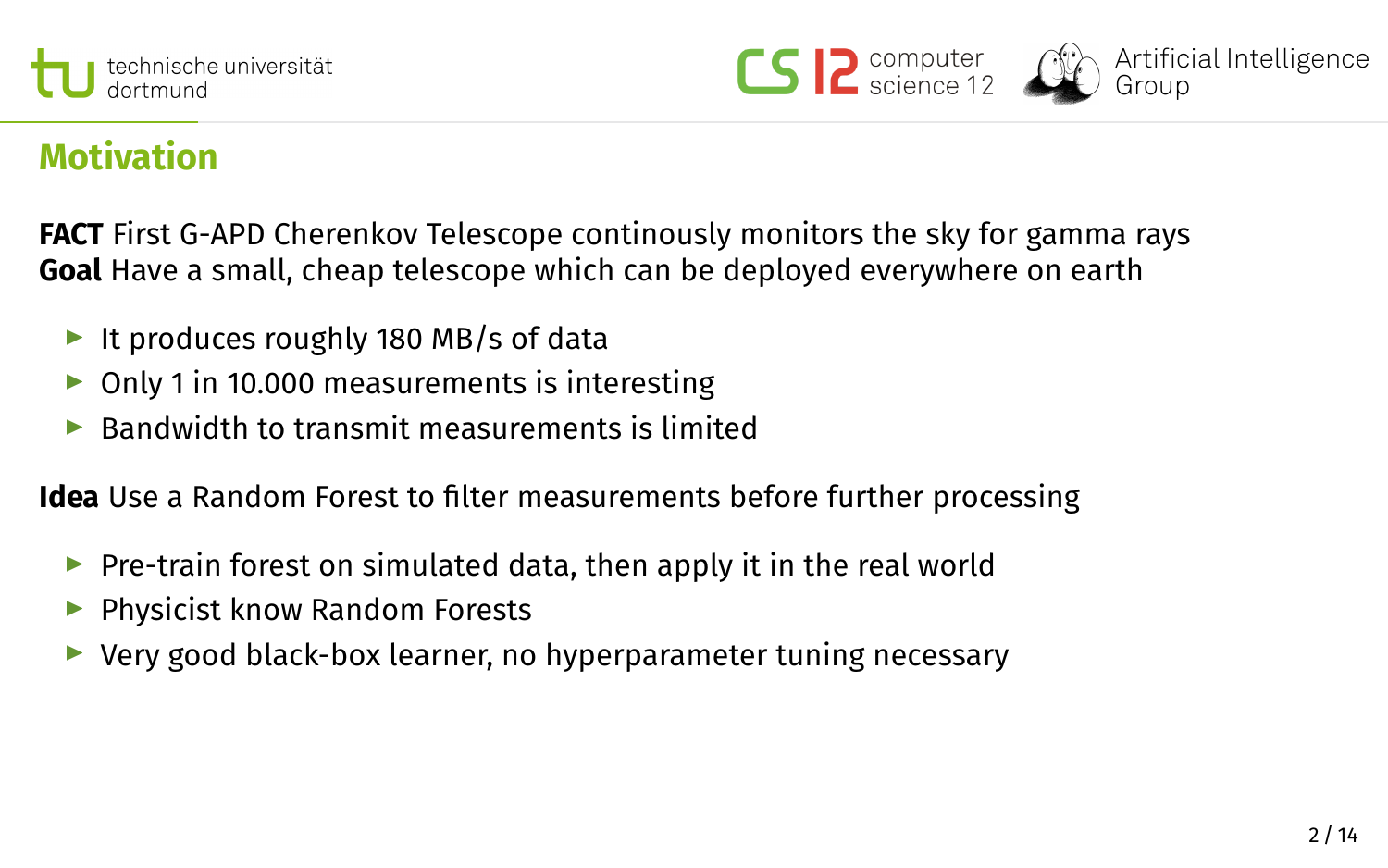





## **Motivation**

**FACT** First G-APD Cherenkov Telescope continously monitors the sky for gamma rays **Goal** Have a small, cheap telescope which can be deployed everywhere on earth

- It produces roughly 180 MB/s of data
- $\triangleright$  Only 1 in 10.000 measurements is interesting
- $\blacktriangleright$  Bandwidth to transmit measurements is limited

**Idea** Use a Random Forest to filter measurements before further processing

- $\triangleright$  Pre-train forest on simulated data, then apply it in the real world
- $\blacktriangleright$  Physicist know Random Forests
- $\triangleright$  Very good black-box learner, no hyperparameter tuning necessary

**Goal** Execute Random Forest in real-time and keep-up with 180 MB/s of data **Constraint** Size and energy available is limited → Model must run on embedded system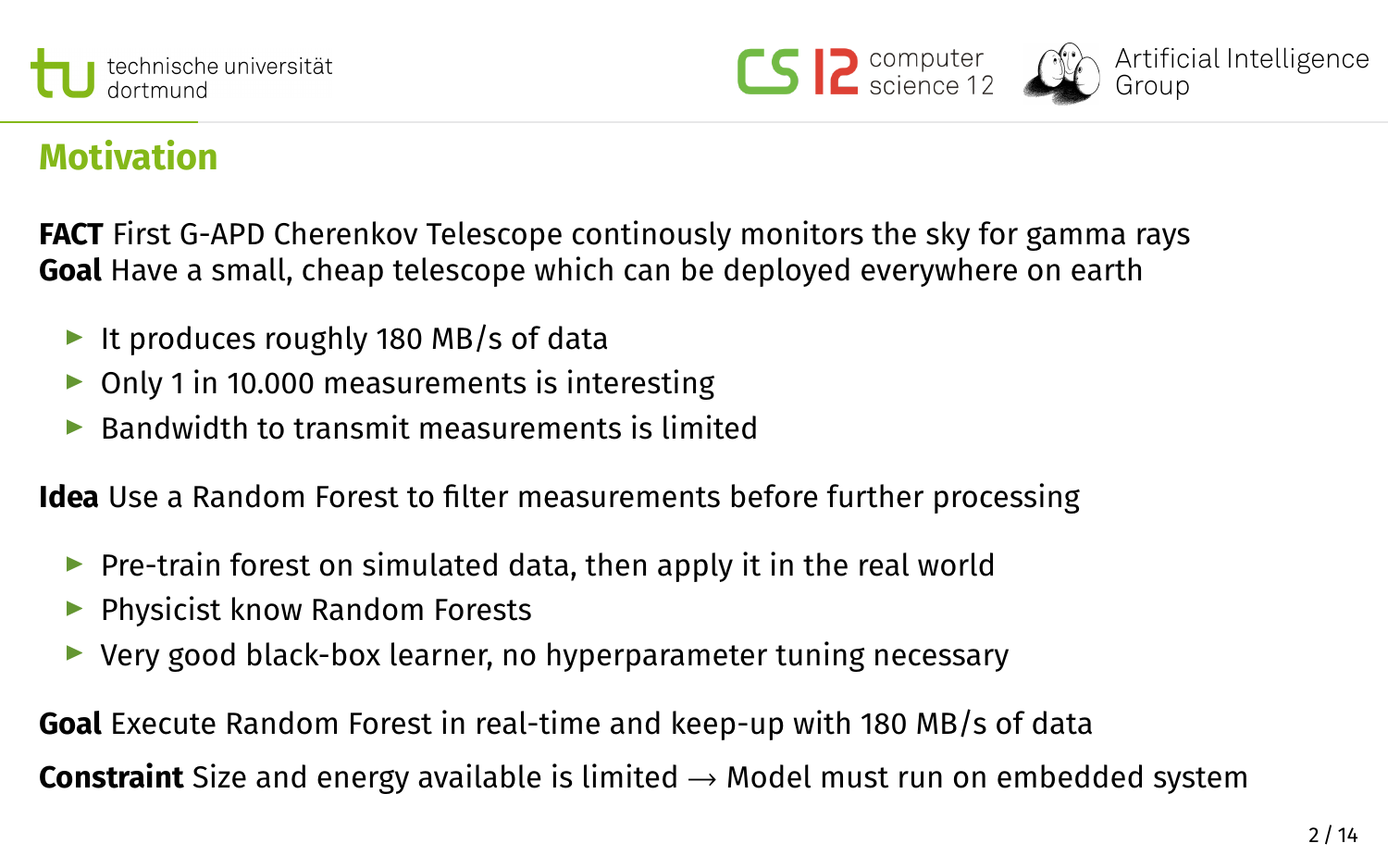





## **Recap Decision Trees and Random Forest**



- $\triangleright$  DTs split the data in regions until each region is "pure"
- ▶ Splits are binary decisions if *x* belongs to certain region
- $\blacktriangleright$  Leaf nodes contain actual prediction for a given region
- $\triangleright$  RFs built multiple DTs on subsets of the data/features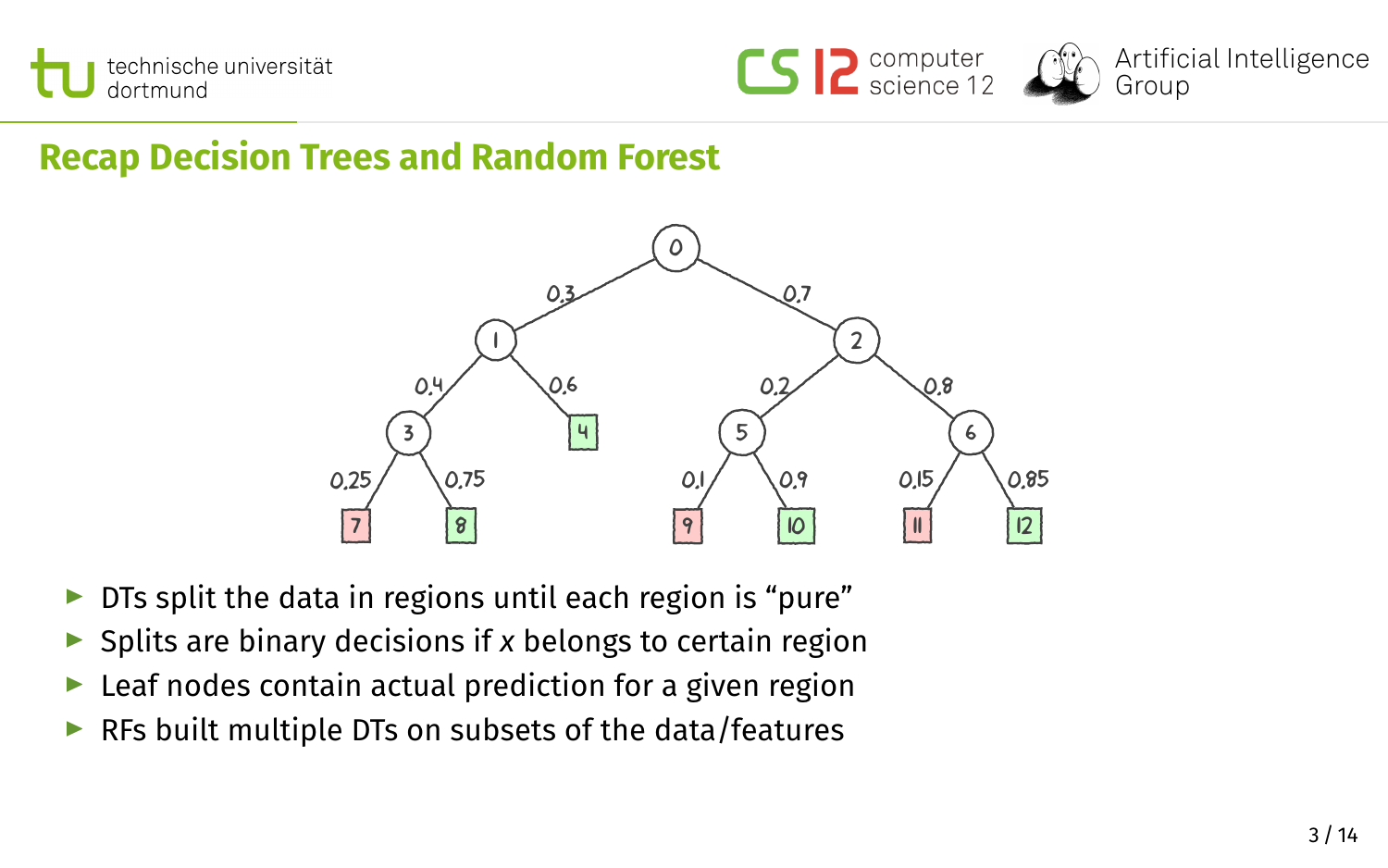





## **Recap Decision Trees and Random Forest**



- $\triangleright$  DTs split the data in regions until each region is "pure"
- ▶ Splits are binary decisions if *x* belongs to certain region
- $\blacktriangleright$  Leaf nodes contain actual prediction for a given region
- $\triangleright$  RFs built multiple DTs on subsets of the data/features

**Question** How to implement a Decision Tree / Random Forest?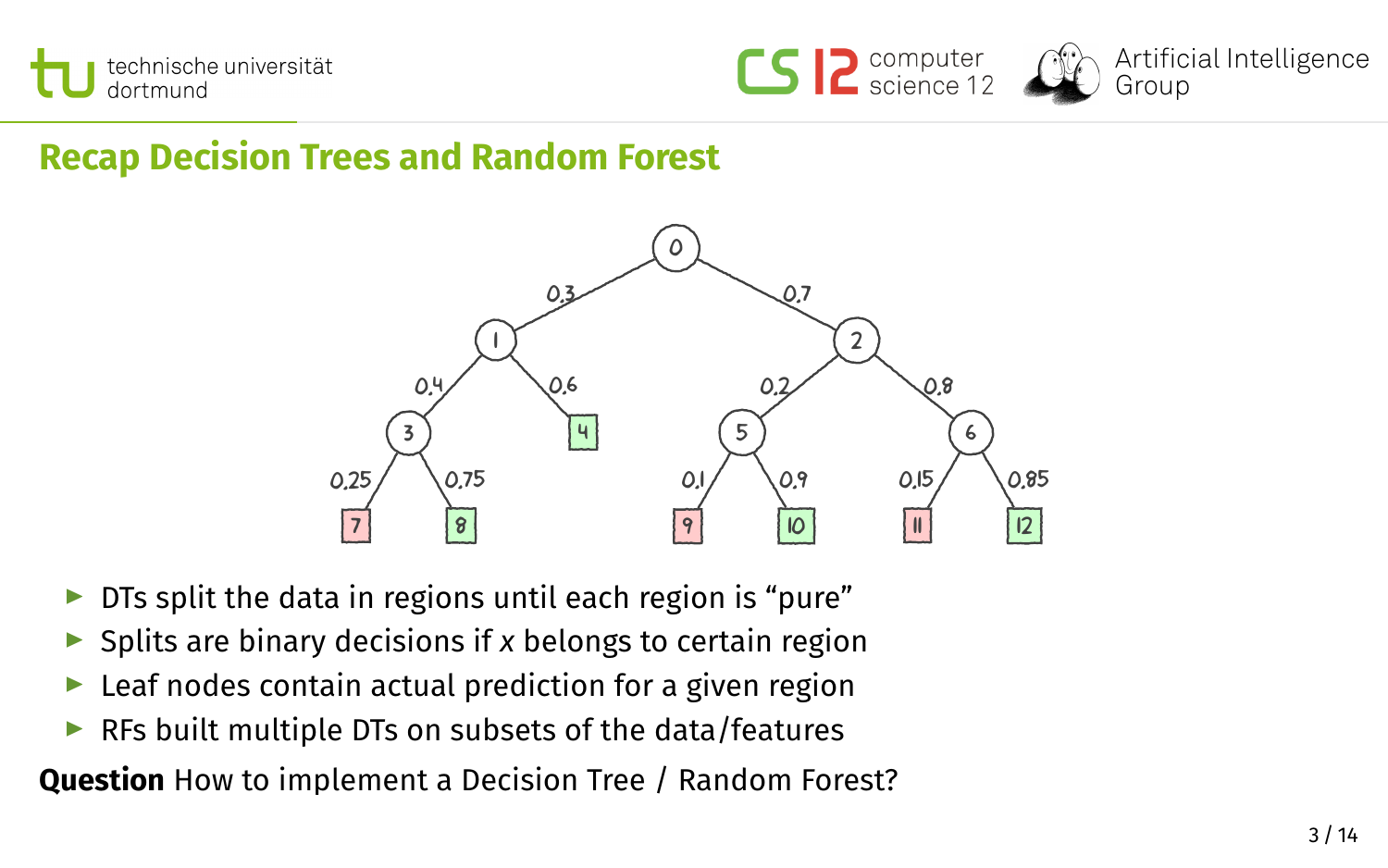





## **Recap Computer architecture**



- $\blacktriangleright$  CPU computations are much faster than memory access
- $\blacktriangleright$  Memory-Hierarchy (Caches) is used to hide slow memory
- $\triangleright$  Caches assume spatial-temporal locality of accesses

**Question** How to implement a Decision Tree / Random Forest?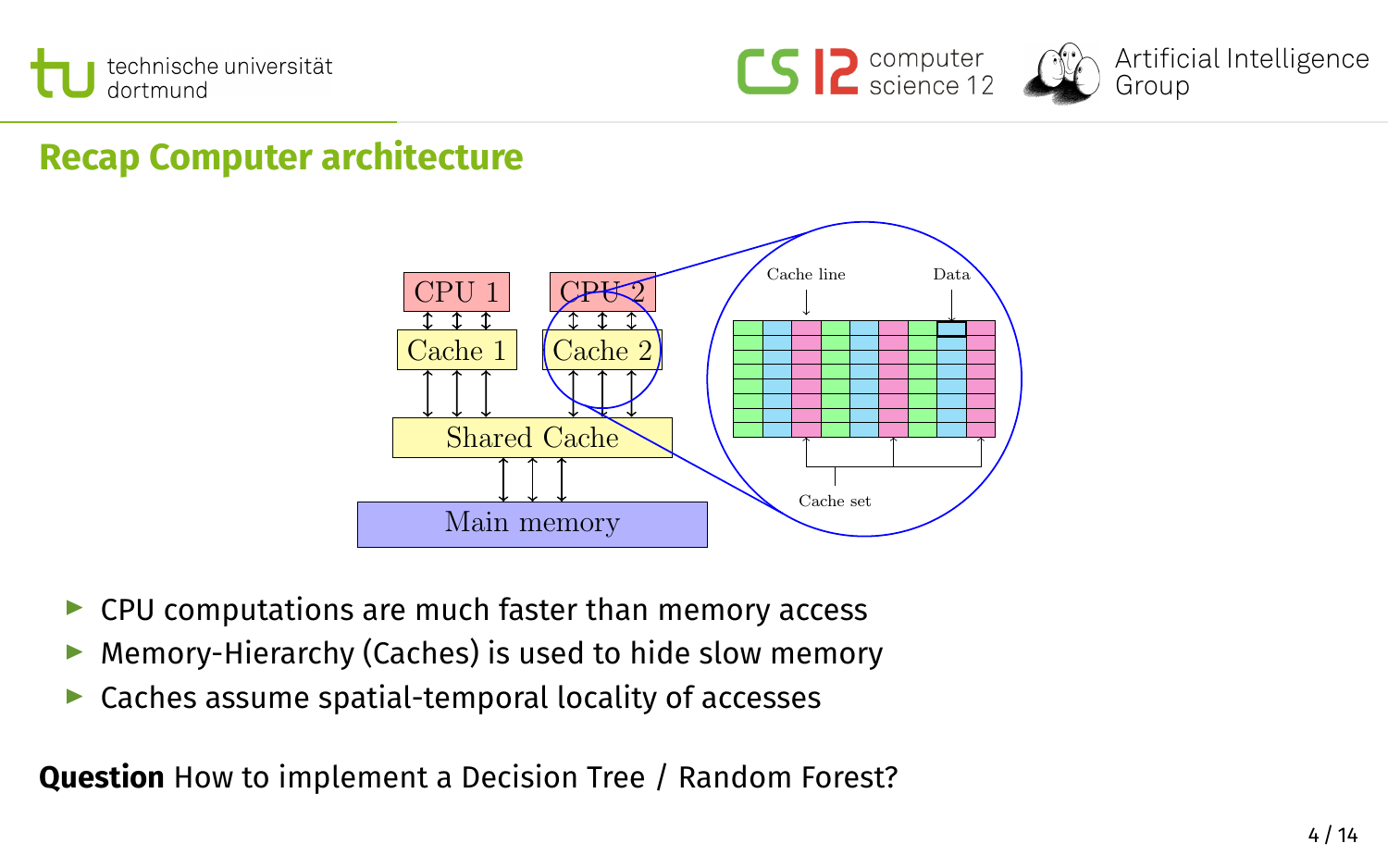



## **Implementing Decision Trees (1)**

**Fact** There are at-least two ways to implement DTs in modern programming languages **Native-Tree** Store nodes in array and iterate it in a loop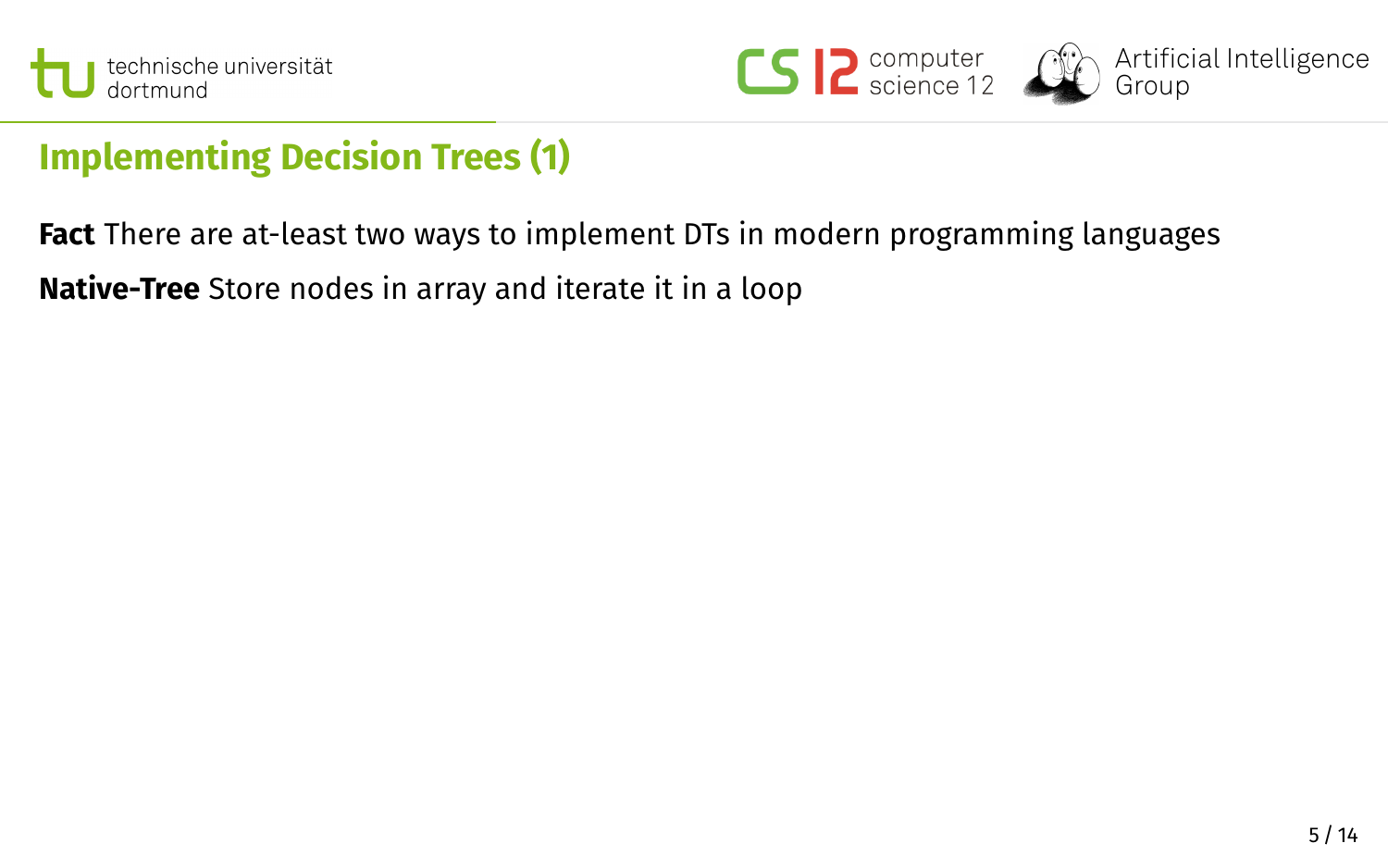





## **Implementing Decision Trees (1)**

**Fact** There are at-least two ways to implement DTs in modern programming languages **Native-Tree** Store nodes in array and iterate it in a loop

```
Node t[] = {}/ * ... *}/;
bool predict(short const * x){
    unsigned int i = 0;
    while(!t[i].isLeaf) {
        if (x[t[i], f] \leq t[i], s) {
            i = t[i].1;} else {
            i = t[i].r;}
    }
    return t[i].pred;
}
```
- + Simple to implement
- + Small 'hot'-code
- Requires D-Cache (array)
- Requires I-Cache (code)
- Requires indirect memory access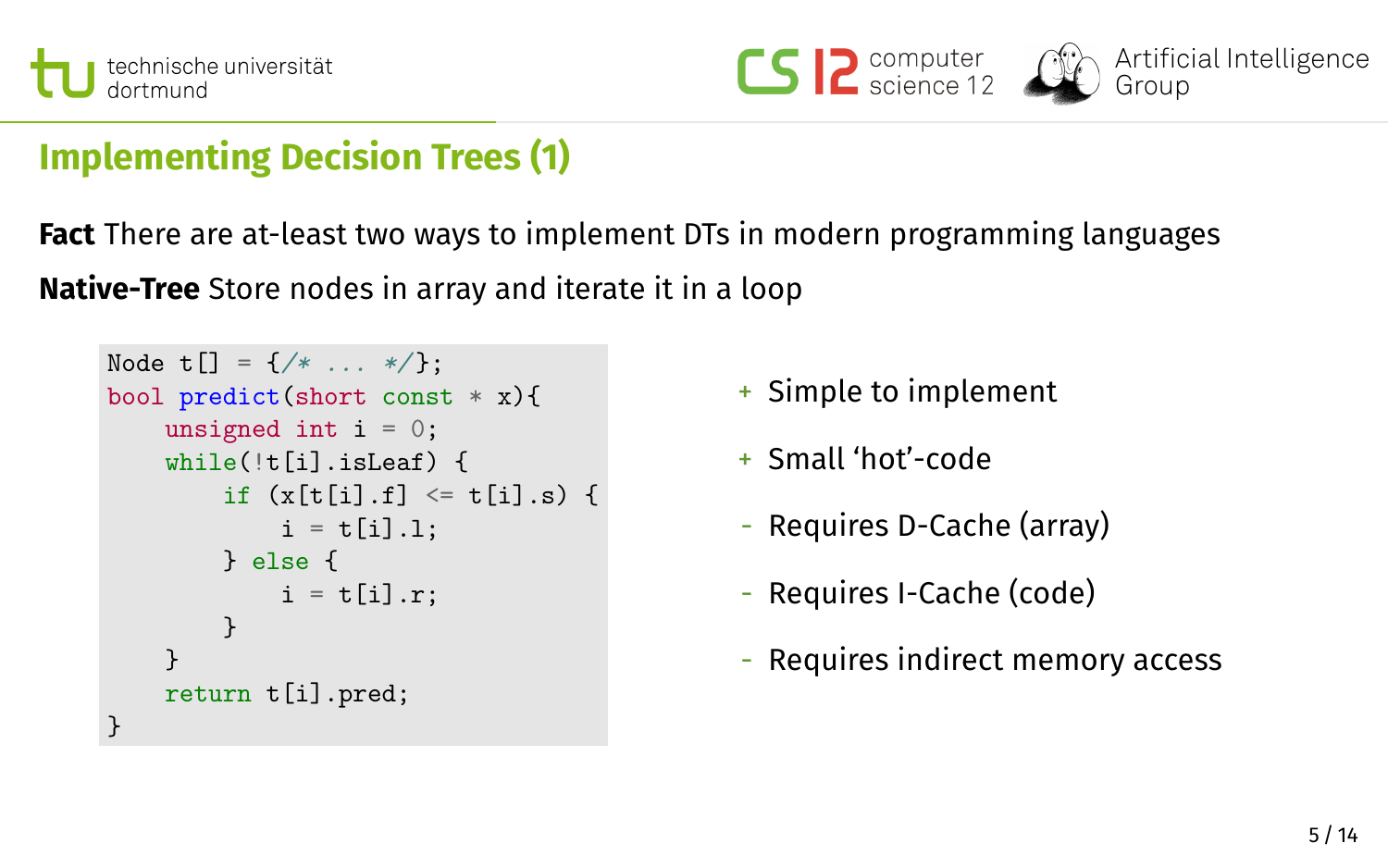



## **Implementing Decision Trees (2)**

**Fact** There are at-least two ways to implement DTs in modern programming languages **If-Else-Tree** Unroll tree into if-else instructions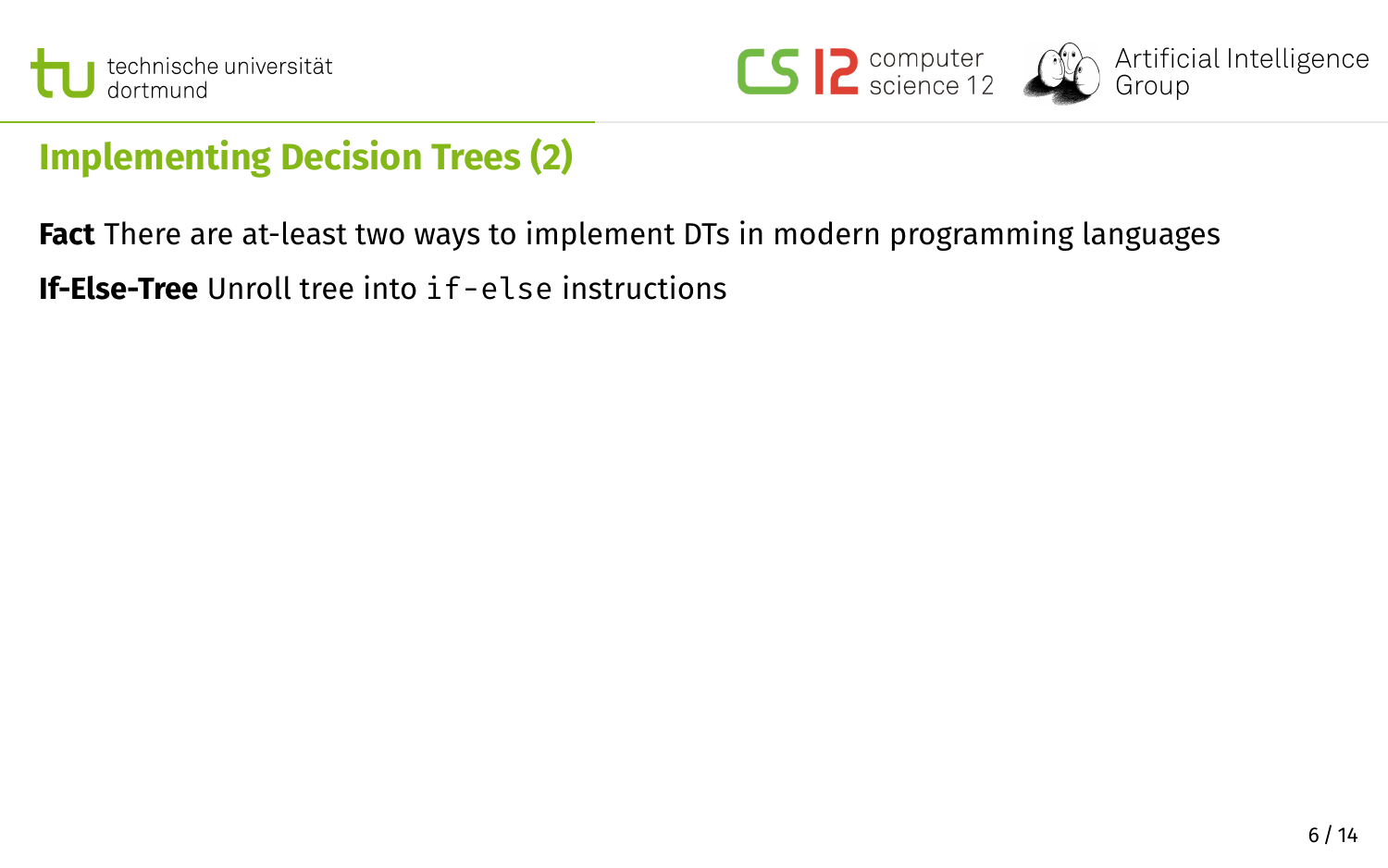





## **Implementing Decision Trees (2)**

**Fact** There are at-least two ways to implement DTs in modern programming languages **If-Else-Tree** Unroll tree into if-else instructions

```
bool predict(short const * x){
    if(x[0] \leq 8191)if(x[1] \leq 2048){
            return true;
        } else {
            return false;
        }
   } else {
        if(x[2] \leq 512)return true;
        } else {
            return false;
        }
    }
}
```
- + No indirect memory access
- + Compiler can optimize aggressively
- + Only I-Cache required
- I-Cache usually small
- No 'hot'-code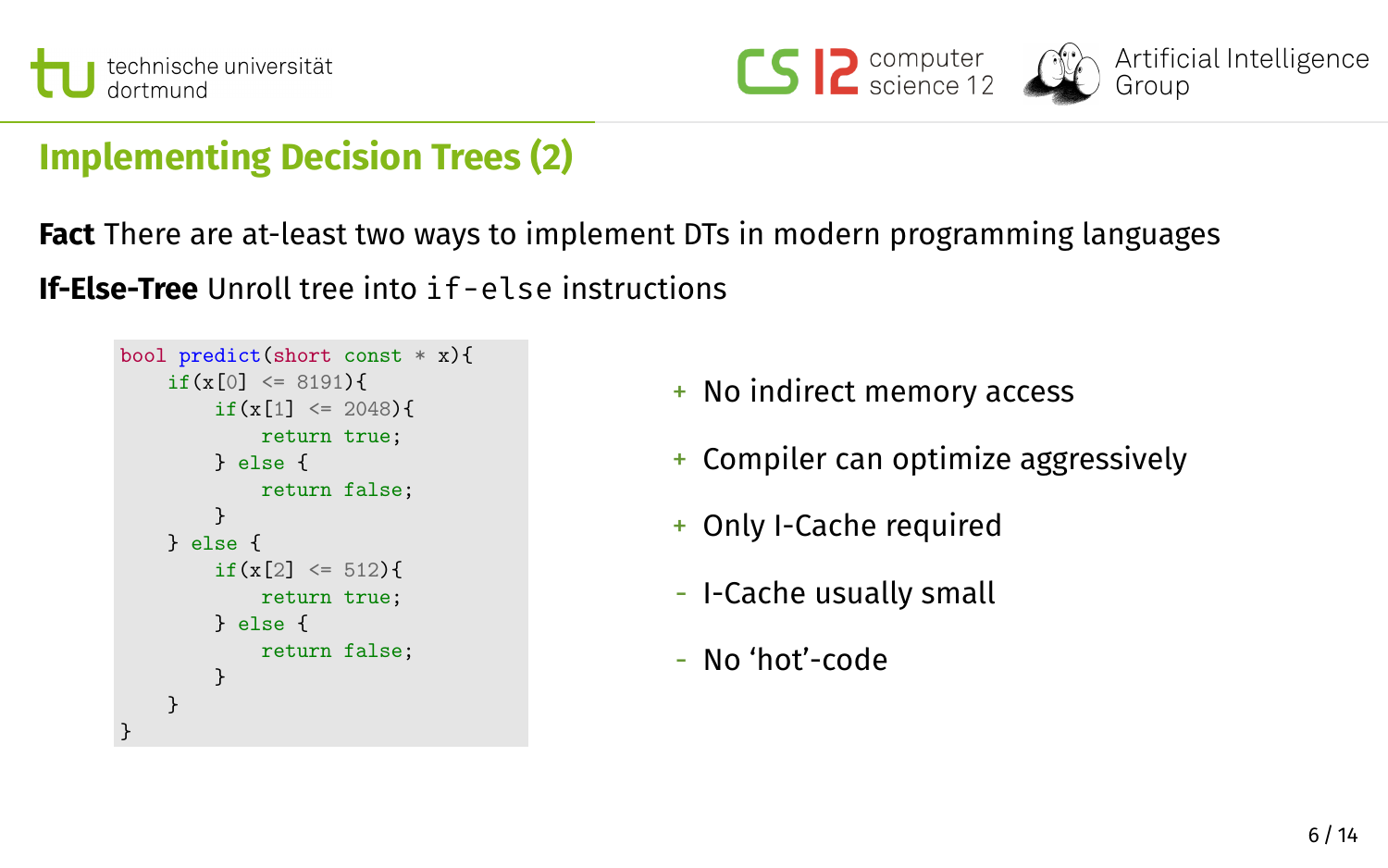





## **Probabilistic execution model of DTs**

**Basic idea** Analyse the structure of trained tree and keep most important paths in Cache



**Branch-probability**  $p_{i→i}$ **Path-probability**  $p(\pi) = p_{\pi_0 \to \pi_1} \cdot \ldots \cdot p_{\pi_{L-1} \to \pi_L}$ **Expected path length**  $\mathbb{E}[L] = \sum_{\pi} p(\pi) \cdot |\pi|$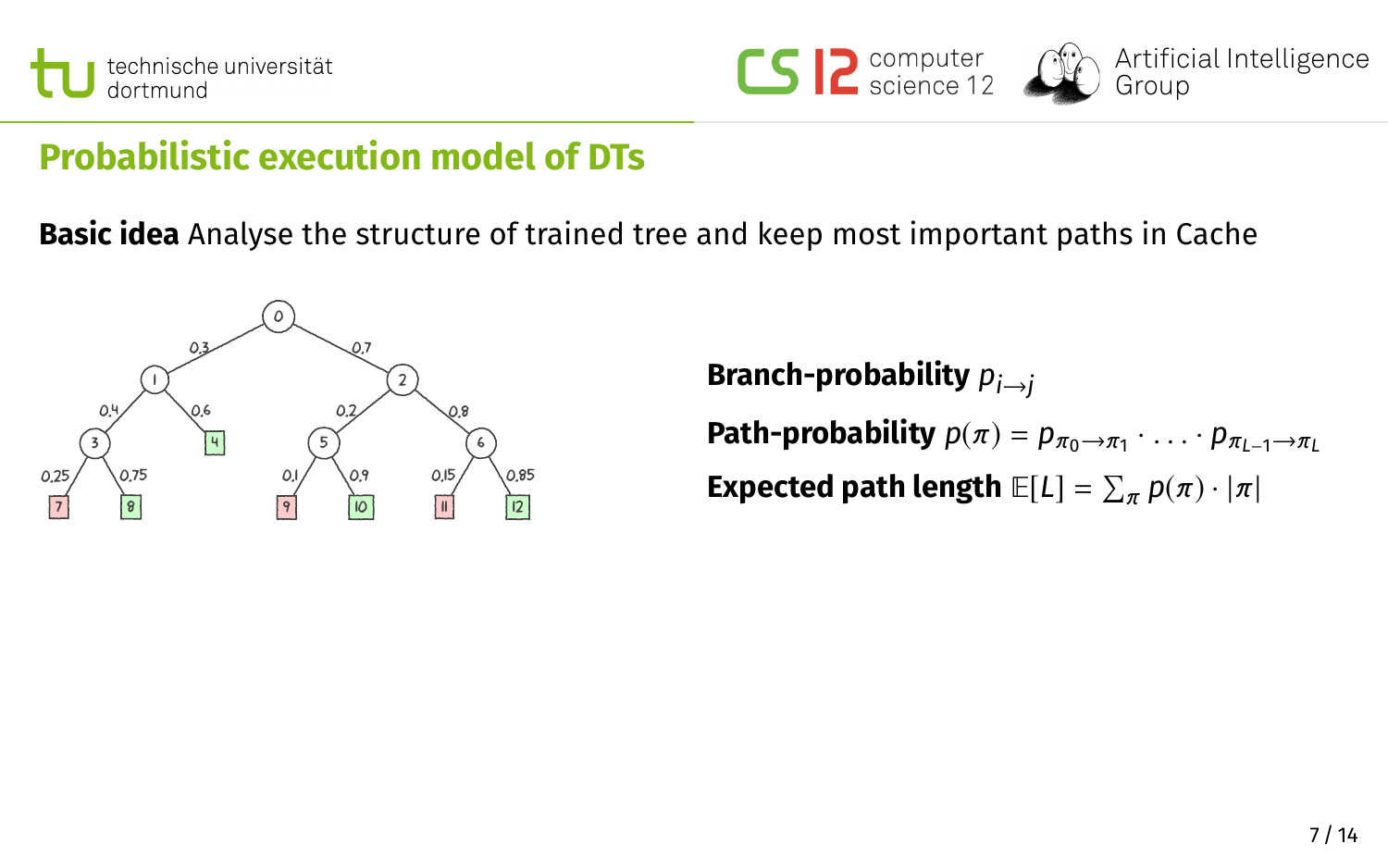



## **Probabilistic execution model of DTs**

**Basic idea** Analyse the structure of trained tree and keep most important paths in Cache



**Branch-probability**  $p_{i\rightarrow i}$ **Path-probability**  $p(\pi) = p_{\pi_0 \to \pi_1} \cdot \ldots \cdot p_{\pi_{L-1} \to \pi_L}$ **Expected path length**  $\mathbb{E}[L] = \sum_{\pi} p(\pi) \cdot |\pi|$ 

### **Example**

 $p((0, 1, 3)) = 0.3 \cdot 0.4 \cdot 0.25 = 0.03$  $p((0, 2, 6)) = 0.7 \cdot 0.8 \cdot 0.85 = 0.476$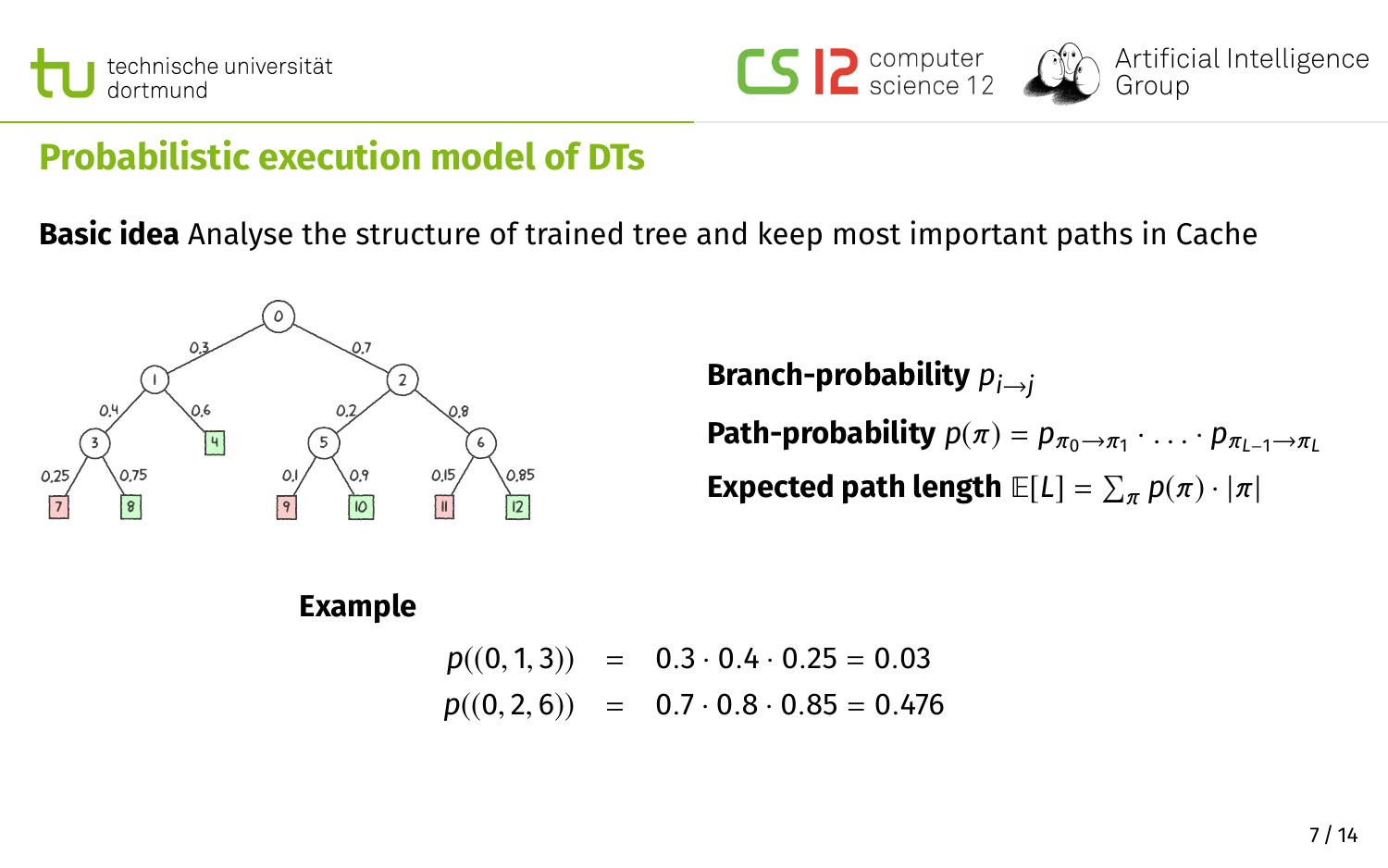





Artificial Intelligence .........<br>Group

## **Probabilistic optimizations for DTs**

**Capacity misses** Cache memory is not enough to store all code

**But** Computation kernel of tree might fit into cache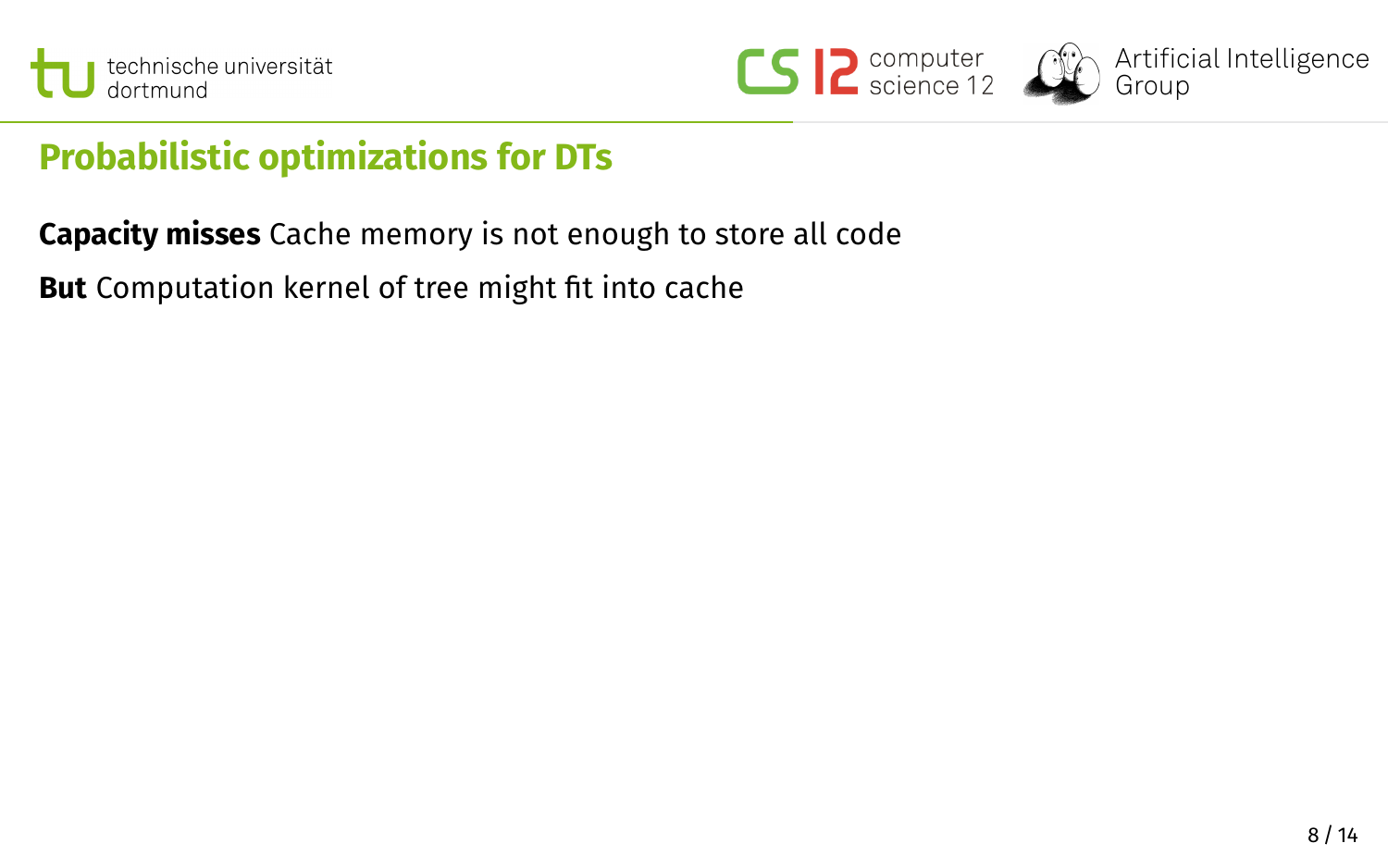





## **Probabilistic optimizations for DTs**

**Capacity misses** Cache memory is not enough to store all code

**But** Computation kernel of tree might fit into cache

**Solution** Compute computation kernel for budget β

$$
\mathcal{K} = \arg \max \big\{ p(T) \Big| T \subseteq \mathcal{T} \text{s.t.} \sum_{i \in T} \text{s}(i) \leq \beta \big\}
$$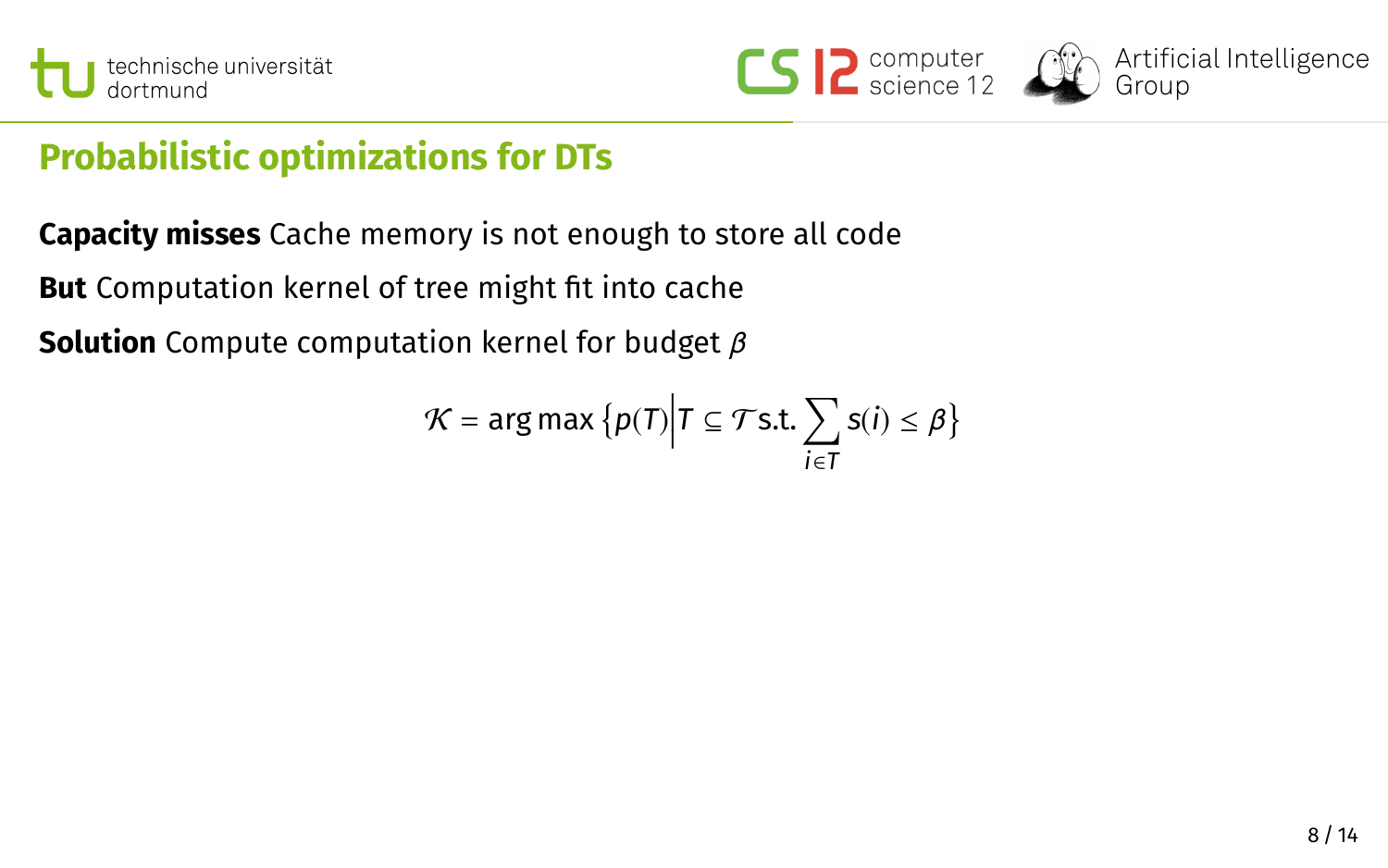





## **Probabilistic optimizations for DTs**

**Capacity misses** Cache memory is not enough to store all code

**But** Computation kernel of tree might fit into cache

**Solution** Compute computation kernel for budget β

$$
\mathcal{K} = \arg \max \big\{ p(T) \Big| T \subseteq \mathcal{T} \text{s.t.} \sum_{i \in T} \text{s}(i) \leq \beta \big\}
$$

- $\blacktriangleright$  Start with the root node
- $\triangleright$  Greedily add nodes until budget is exceeded

### **Note**

- Estimate  $s(\cdot)$  based on assembly analysis
- $\triangleright$  Choose  $\beta$  based on the properties of specific CPU model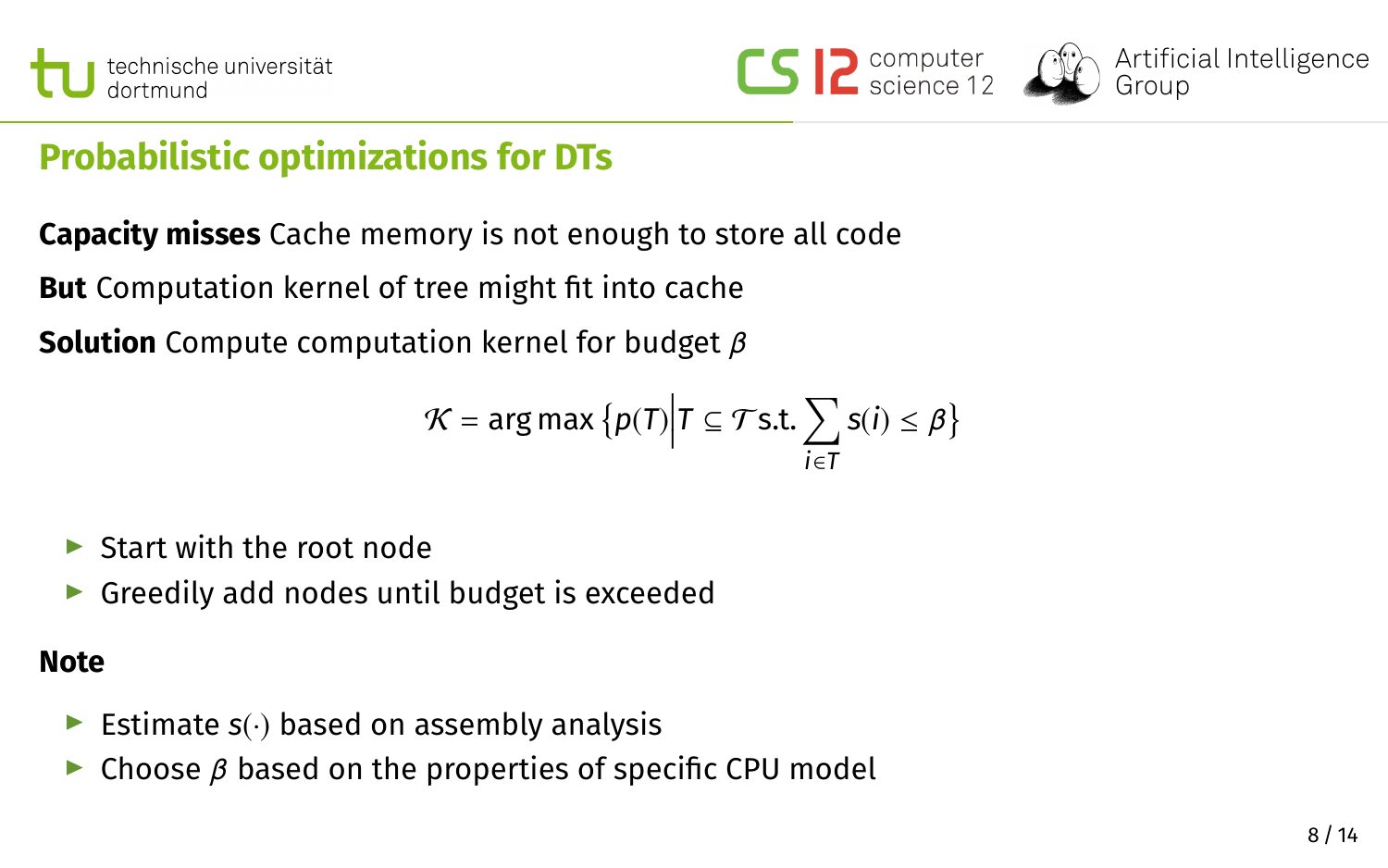





## **Probabilistic optimizations for DTs (2)**

### **Further optimizations**

- Reduce memory consumption of nodes for native trees with clever implementation
- Increase cache-hit rate for  $if$ -else trees by swapping nodes with higher probability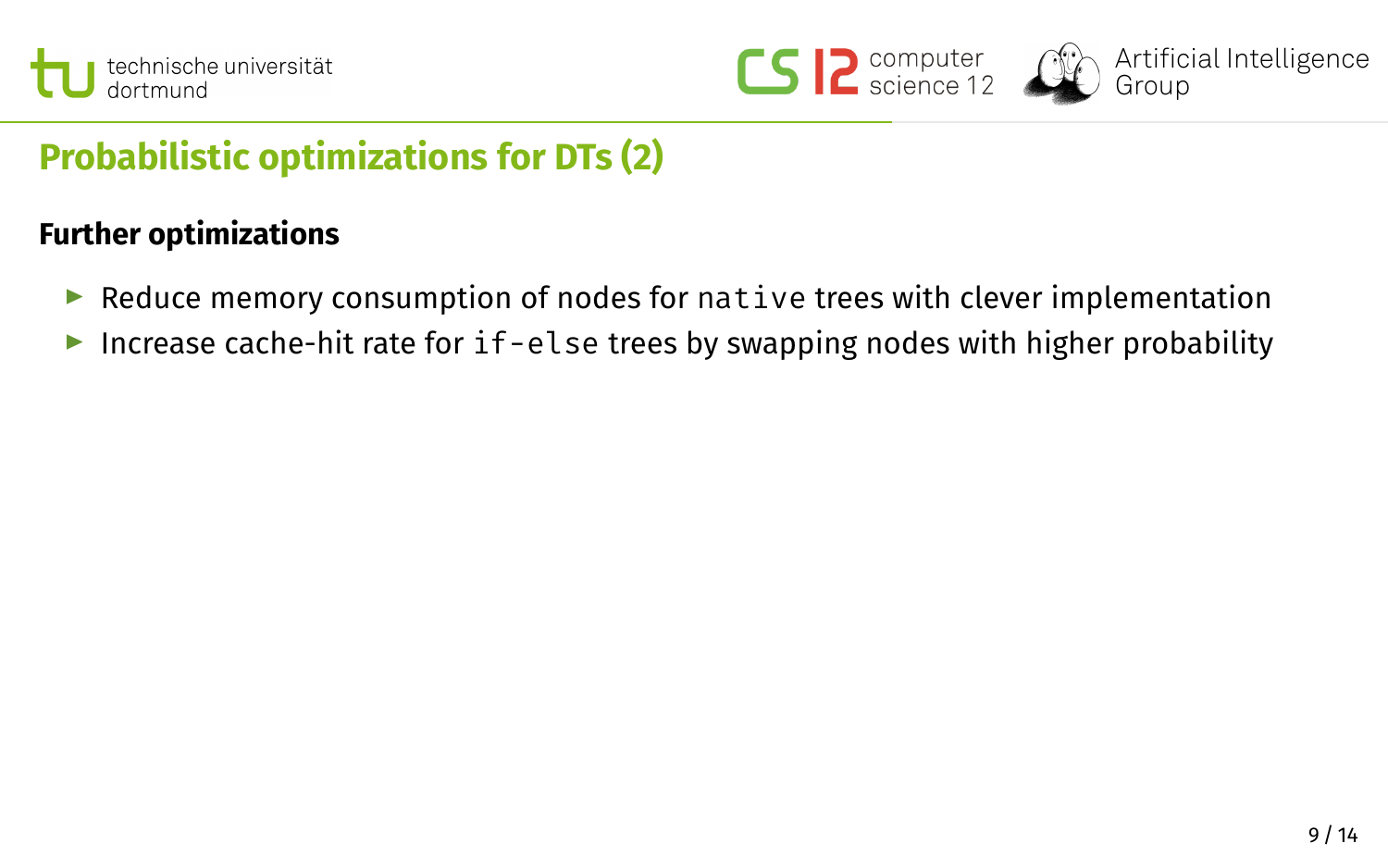





## **Probabilistic optimizations for DTs (2)**

### **Further optimizations**

- $\blacktriangleright$  Reduce memory consumption of nodes for native trees with clever implementation
- Increase cache-hit rate for  $if$ -else trees by swapping nodes with higher probability
- **In total** Compare 1 baseline method and 4 different implementations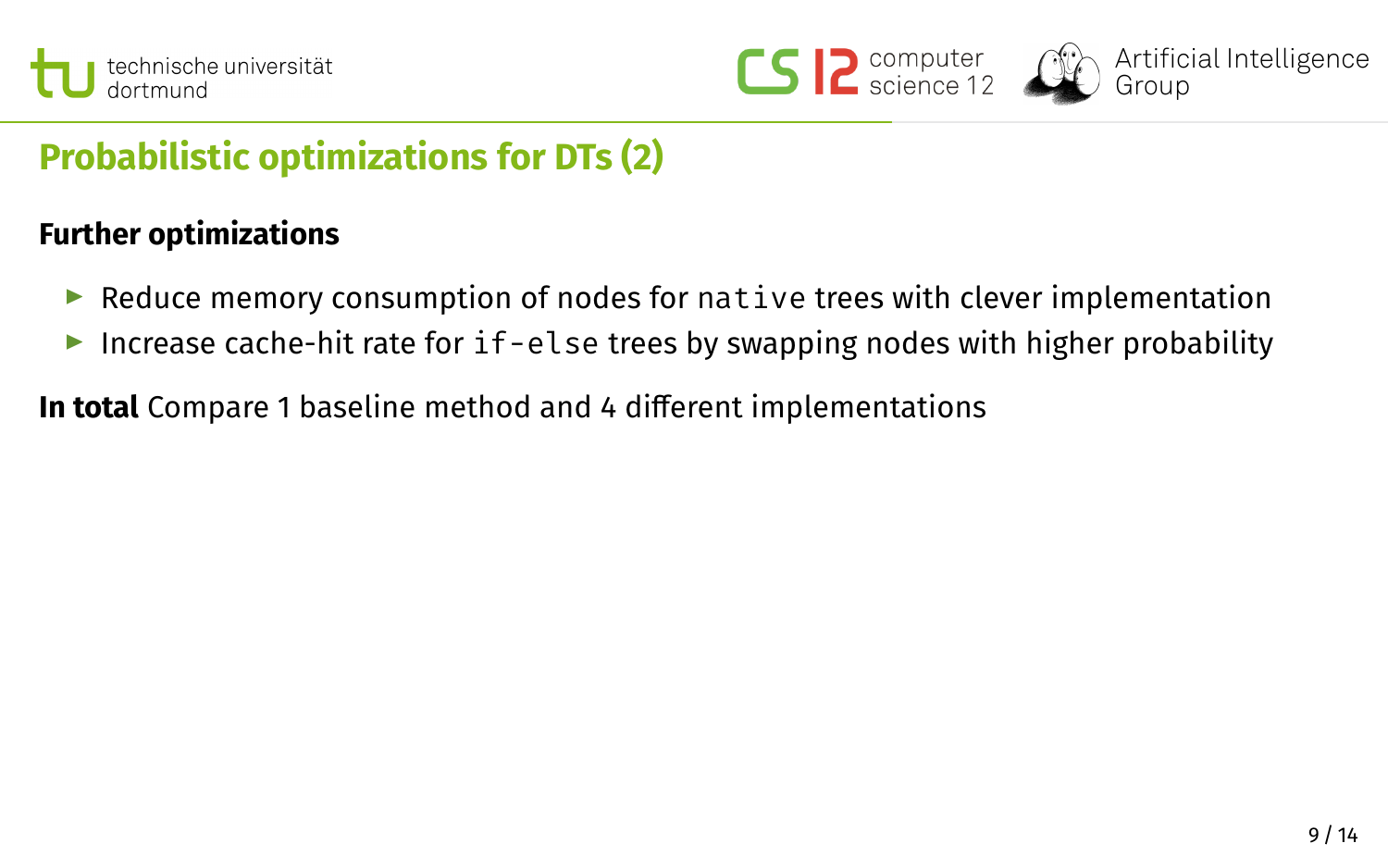





## **Probabilistic optimizations for DTs (2)**

### **Further optimizations**

- $\triangleright$  Reduce memory consumption of nodes for native trees with clever implementation
- Increase cache-hit rate for  $if$ -else trees by swapping nodes with higher probability

**In total** Compare 1 baseline method and 4 different implementations

### **Questions**

- $\triangleright$  What is the performance-gain of these optimizations?
- $\blacktriangleright$  How do these optimizations perform on different CPU architectures?
- $\blacktriangleright$  How do these optimizations perform with different forest configurations?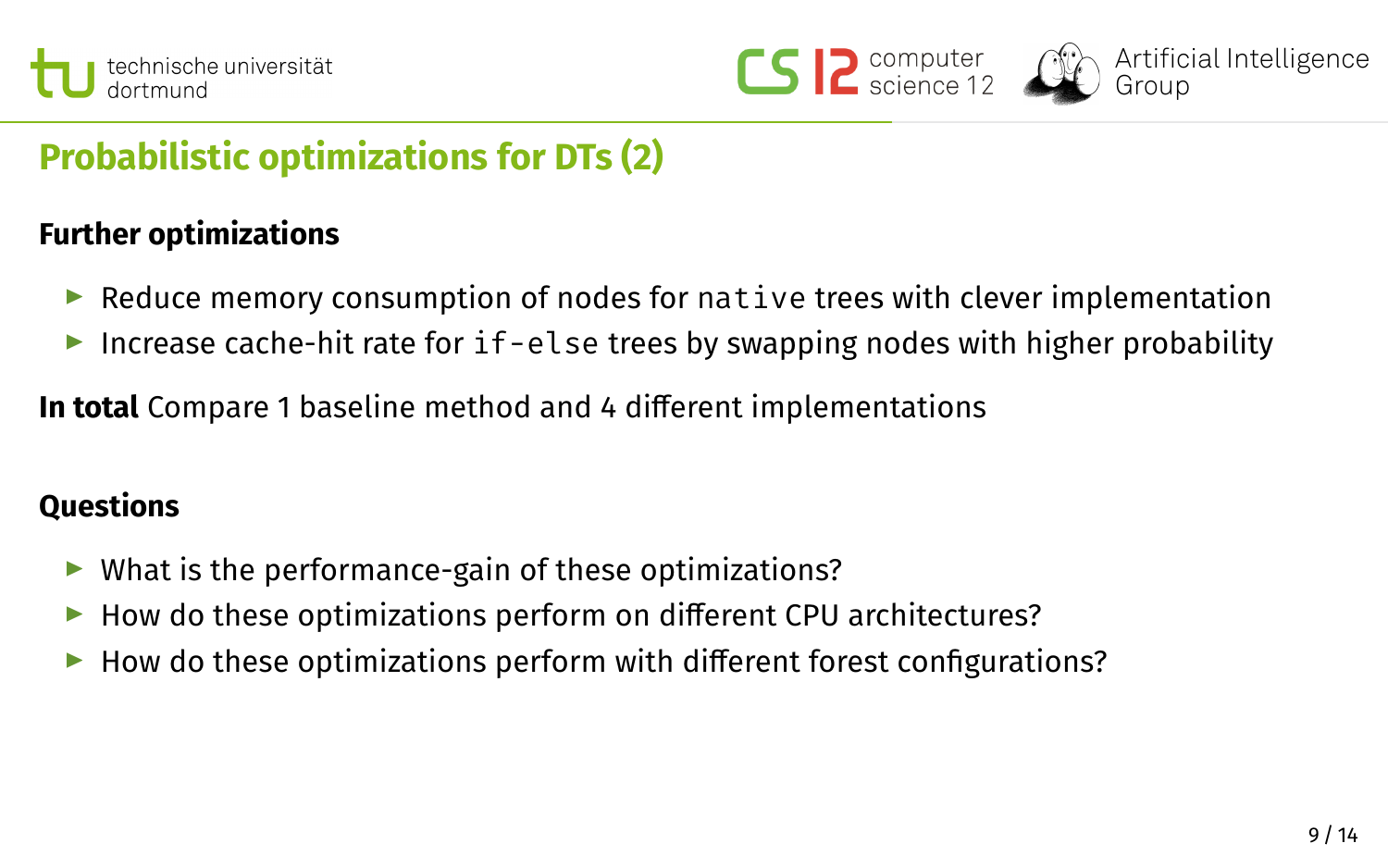



## **Experimental Setup**

### **Approach**

- $\triangleright$  Use a Code-Generator to compile sklearn forests (DTs, RF, ET) of varying size to C-Code
- External Test resulting code + optimizations on 12 datatest on 3 different CPU architectures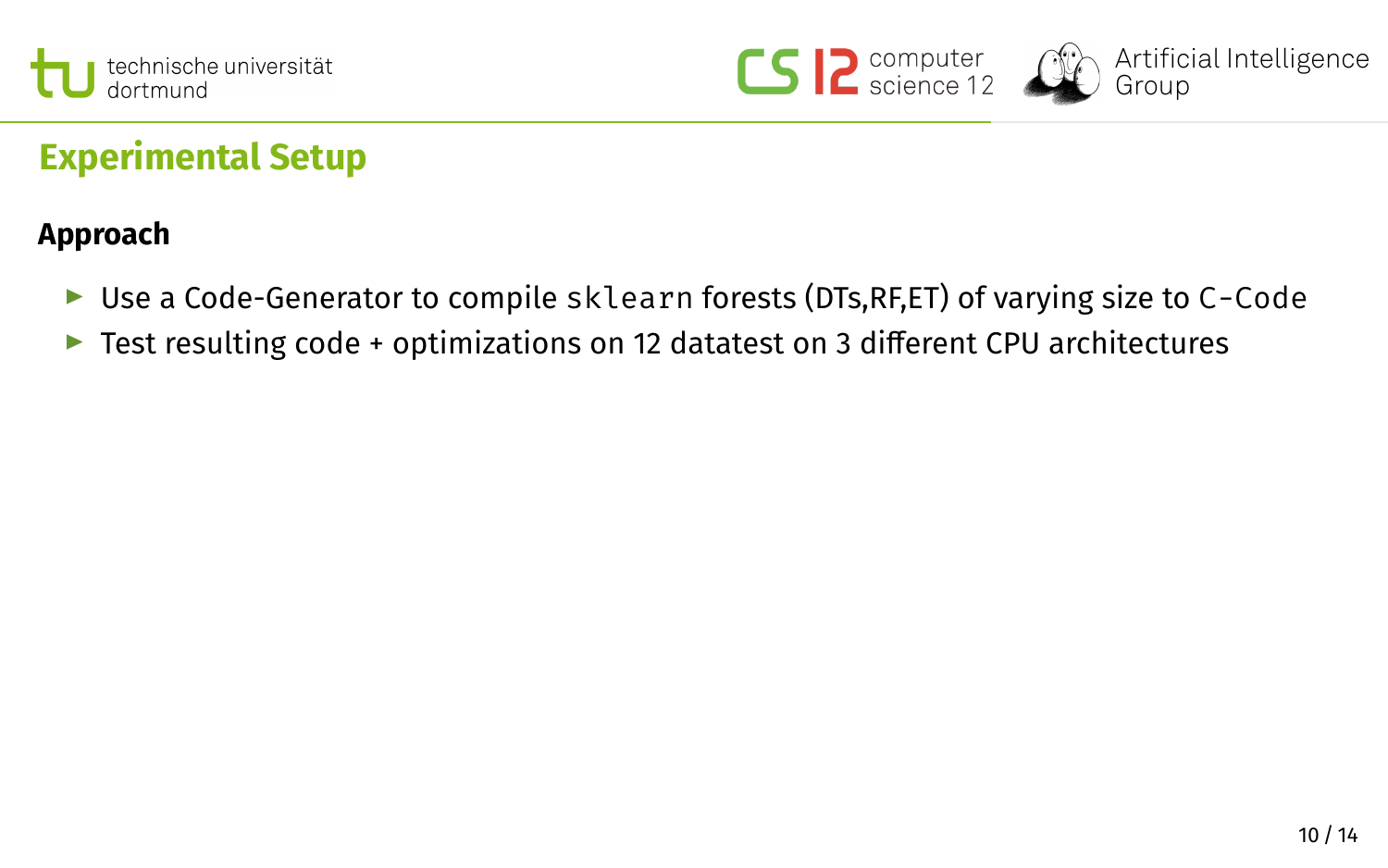





## **Experimental Setup**

### **Approach**

- $\triangleright$  Use a Code-Generator to compile sklearn forests (DTs, RF, ET) of varying size to C-Code
- $\triangleright$  Test resulting code + optimizations on 12 datatest on 3 different CPU architectures

### **Hardware**

- ▶ X86 Desktop PC with Intel i7-6700 with 16 GB RAM
- ▶ ARM Raspberry-Pi 2 with ARMv7 and 1GB RAM
- ▶ PPC NXP Reference Design Board with T4240 processors and 6GB RAM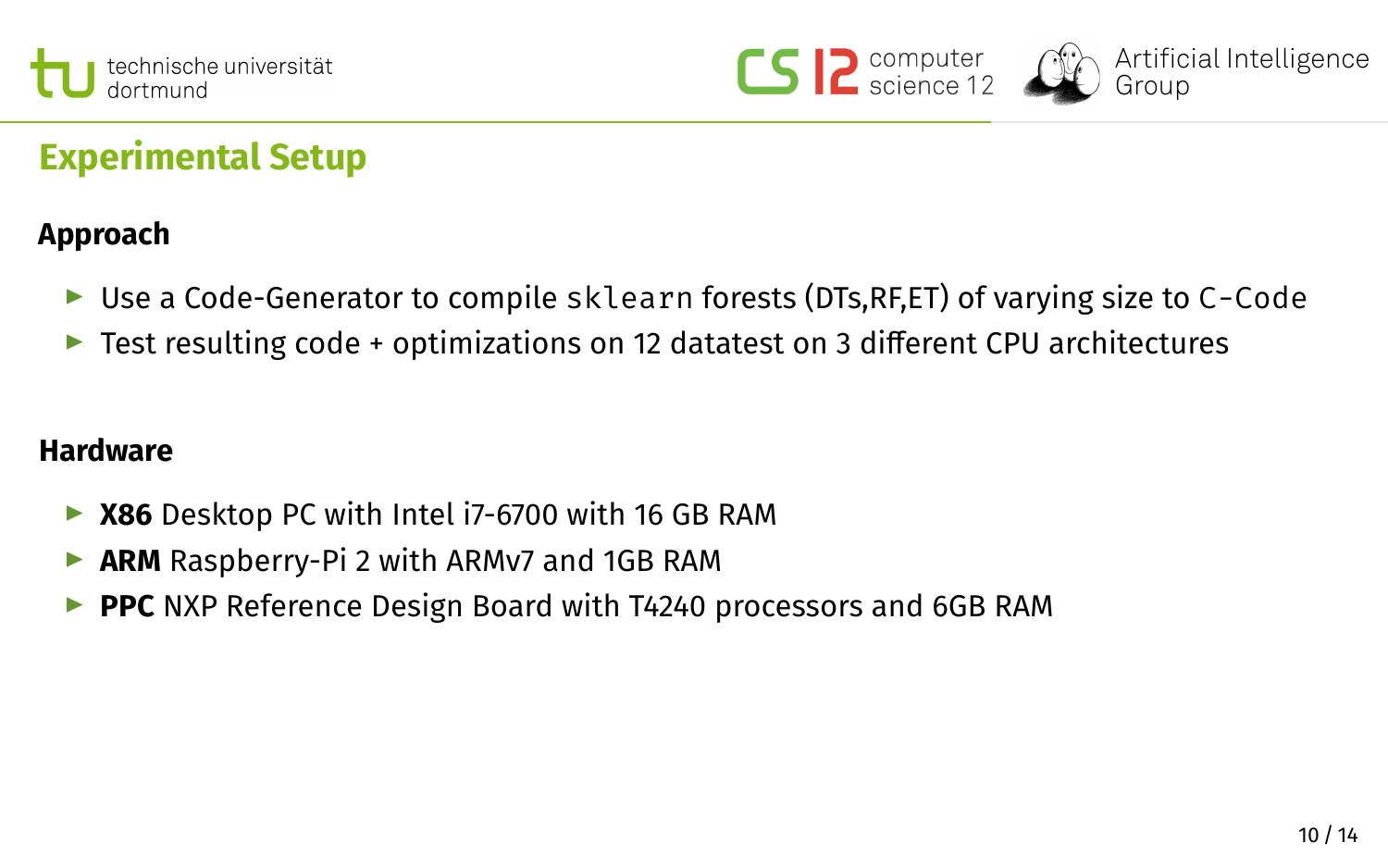





## **Experimental Setup (2)**

| Dataset      | # Examples | # Features | Accuracv      |
|--------------|------------|------------|---------------|
| adult        | 8141       | 64         | $0.76 - 0.86$ |
| bank         | 10297      | 59         | $0.86 - 0.90$ |
| covertype    | 145253     | 54         | $0.51 - 0.88$ |
| fact         | 369450     | 16         | $0.81 - 0.87$ |
| imdb         | 25000      | 10000      | $0.54 - 0.80$ |
| letter       | 5000       | 16         | $0.06 - 0.95$ |
| magic        | 4755       | 10         | $0.64 - 0.87$ |
| mnist        | 10000      | 784        | $0.17 - 0.96$ |
| satlog       | 2000       | 36         | $0.40 - 0.90$ |
| sensorless   | 14628      | 48         | $0.10 - 0.99$ |
| wearable     | 41409      | 17         | $0.57 - 0.99$ |
| wine-quality | 1625       | 11         | $0.49 - 0.68$ |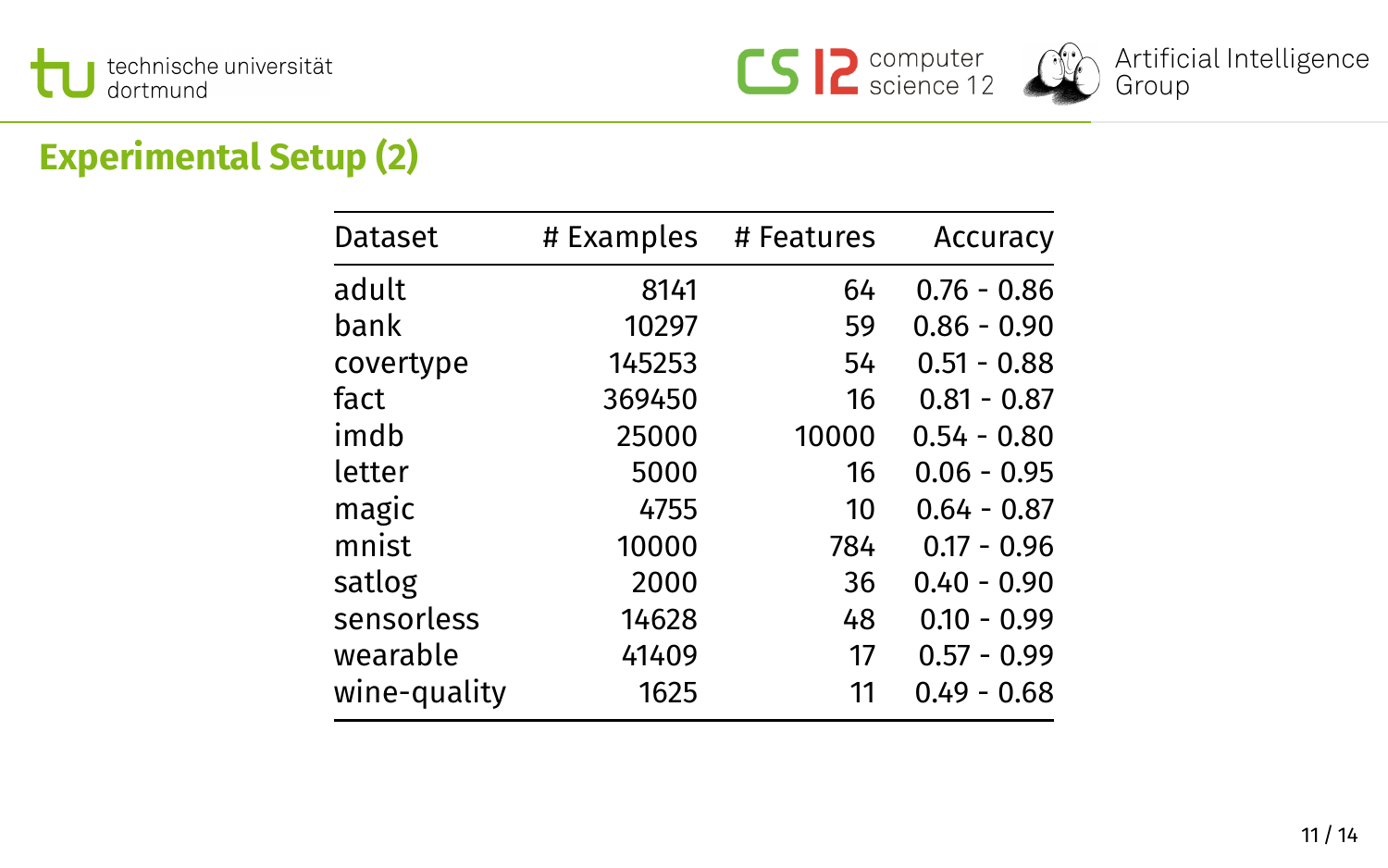





## **Results: Desktop PC with Intel (X86)**

**Note** Behaviour similar for DTs, RF and ET → Focus in RF here



### **Results**

- $\triangleright$  Optimizations improve performance
- $\blacktriangleright$  if-else trees are clear winner

### **Interpretation**

- $\blacktriangleright$  Large I-Cache (256 KiB) favors if-else
- $\triangleright$  Compiler can utilize CISC architecture for if-else
- Native trees do not benefit from I-Cache and CISC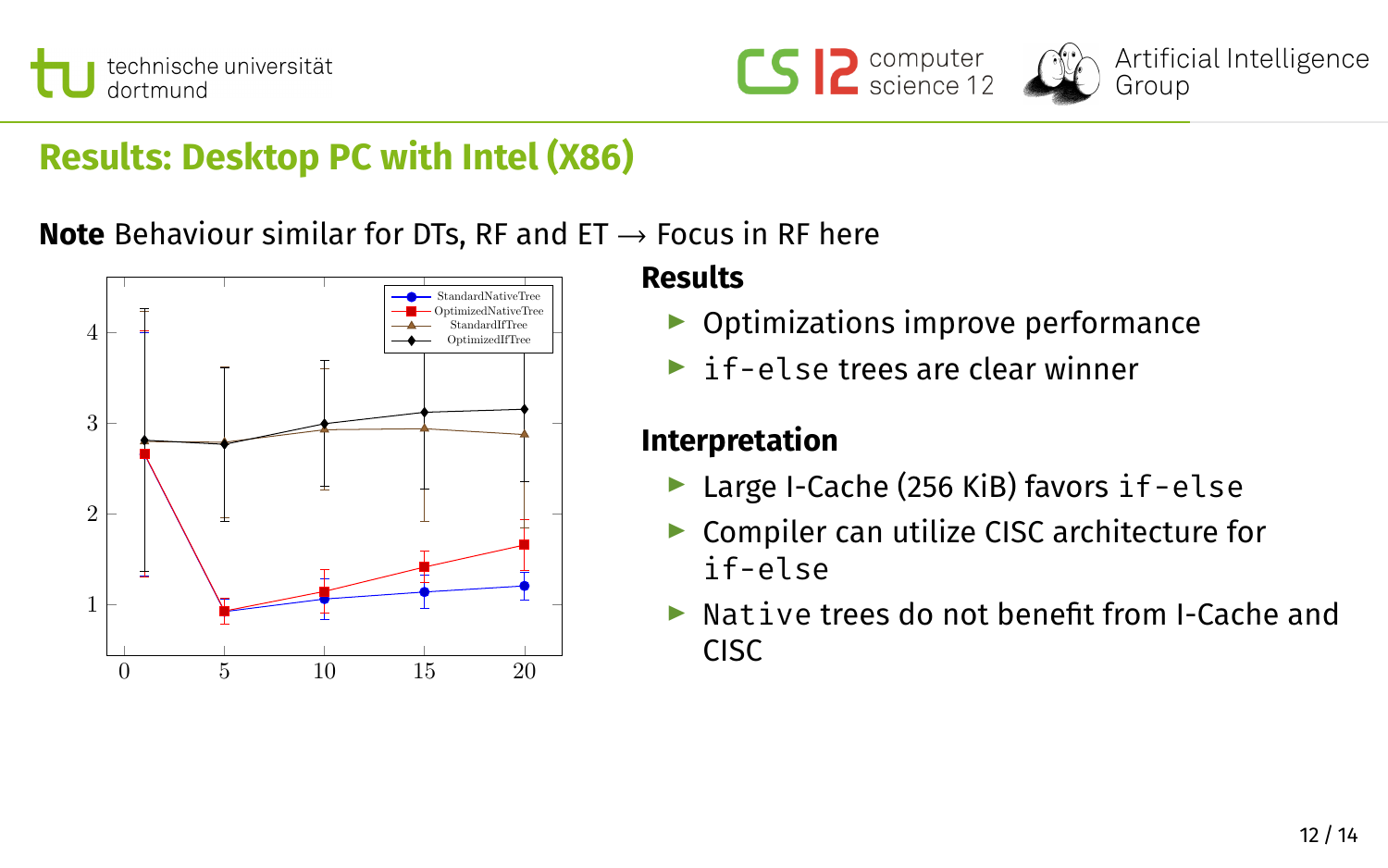





## **Results: Desktop PC with Intel (X86)**

**Note** Behaviour similar for DTs, RF and ET → Focus in RF here



### **Results**

- $\triangleright$  Optimizations improve performance
- $\blacktriangleright$  if-else trees are clear winner

### **Interpretation**

- $\blacktriangleright$  Large I-Cache (256 KiB) favors if-else
- $\blacktriangleright$  Compiler can utilize CISC architecture for if-else
- Native trees do not benefit from I-Cache and CISC

**Take-away** On X86 CPUs, if-else trees should be favoured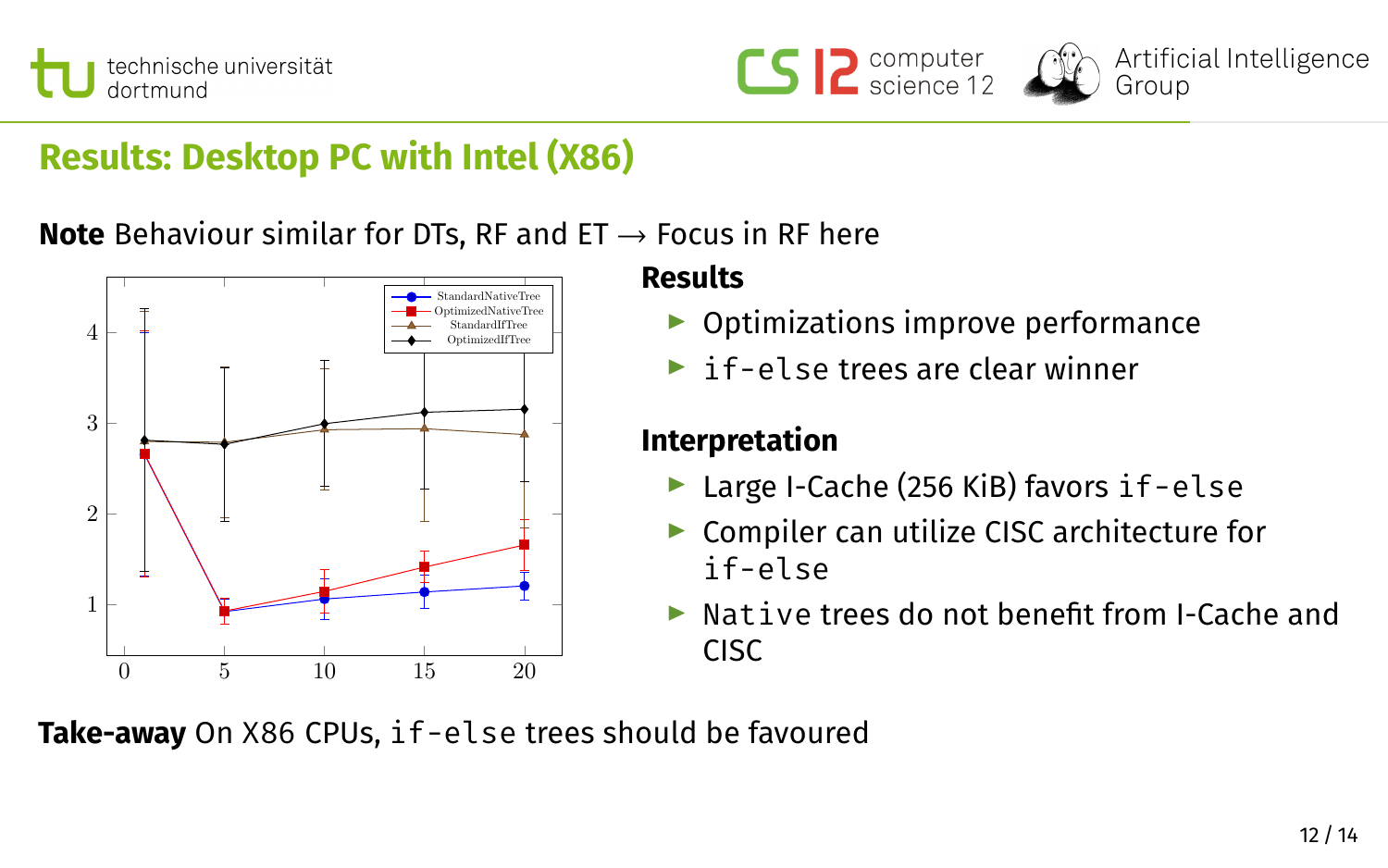





## **Results: Raspberry Pi with ARMv7 (ARM)**

**Note** Behaviour similar for DTs, RF and ET → Focus in RF here



### **Results**

- $\triangleright$  Optimizations improve performance
- $\blacktriangleright$  No clear winner for larger trees

### **Interpretation**

- $\triangleright$  Smaller I-Cache (32 KiB) only fits small trees
- $\triangleright$  Smaller D-Cache (512 KiB) only fits small trees
- $\blacktriangleright$  Requires more instructions than CISC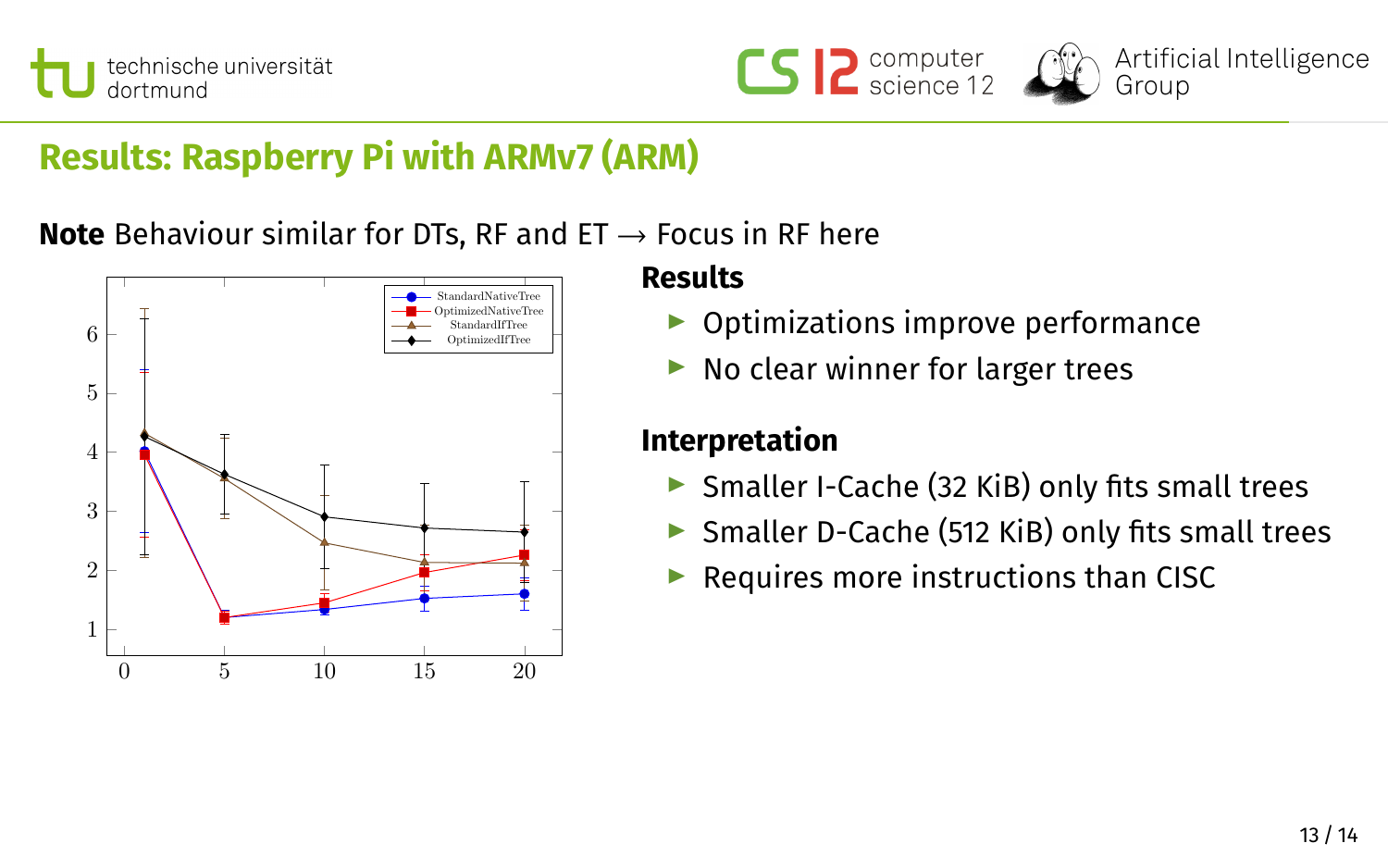





## **Results: Raspberry Pi with ARMv7 (ARM)**

**Note** Behaviour similar for DTs, RF and ET → Focus in RF here



### **Results**

- $\triangleright$  Optimizations improve performance
- $\blacktriangleright$  No clear winner for larger trees

### **Interpretation**

- $\triangleright$  Smaller I-Cache (32 KiB) only fits small trees
- $\triangleright$  Smaller D-Cache (512 KiB) only fits small trees
- $\blacktriangleright$  Requires more instructions than CISC

### **Take-away** Use if-else version for small trees. For larger ones there is no clear recommendation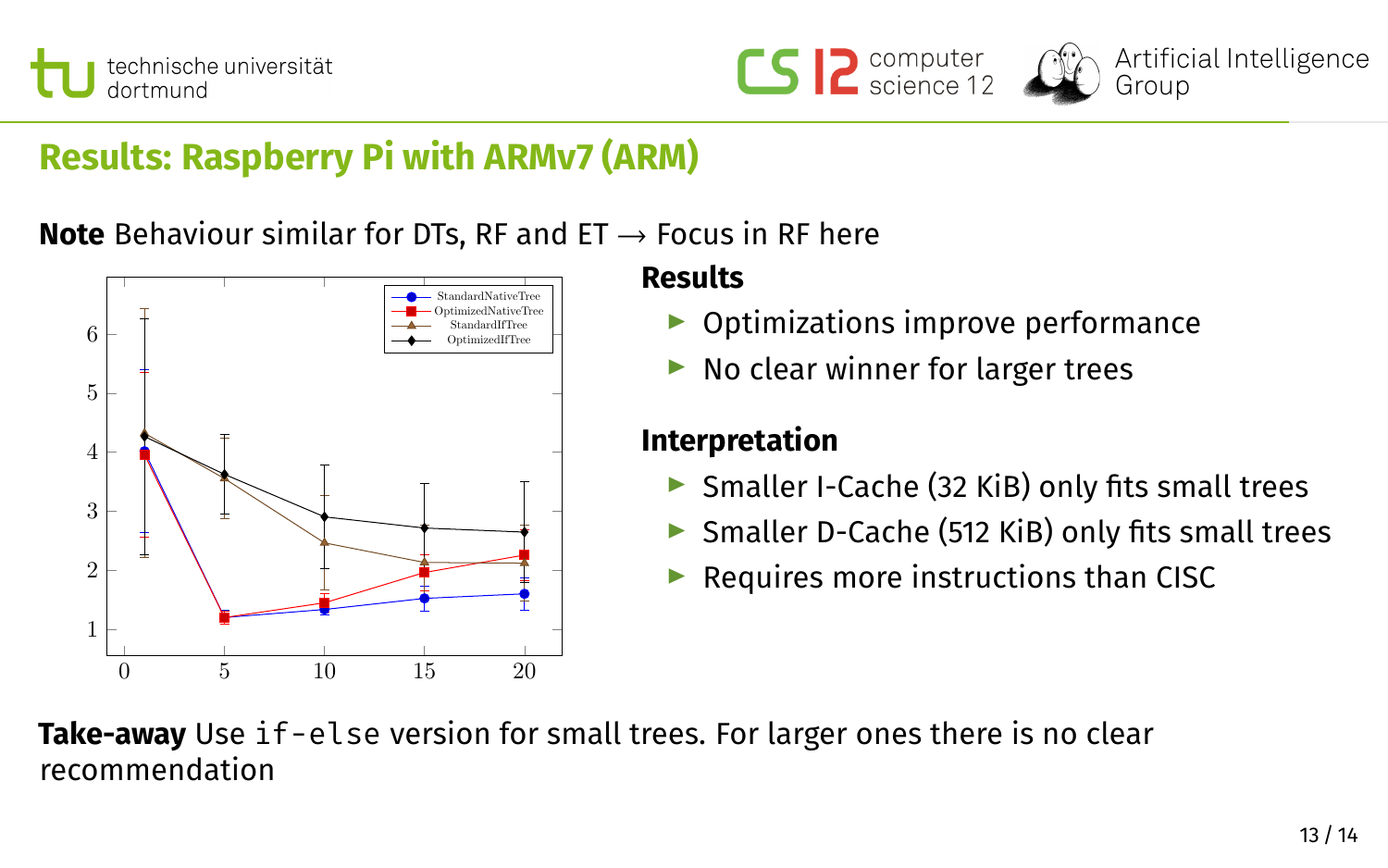





Artificial Intelligence .........<br>Group

## **Summary and Take-Aways**

**Modern physics** experiments generate huge amounts of data

**But** We can use ML to filter-out unwanted measurements before further processing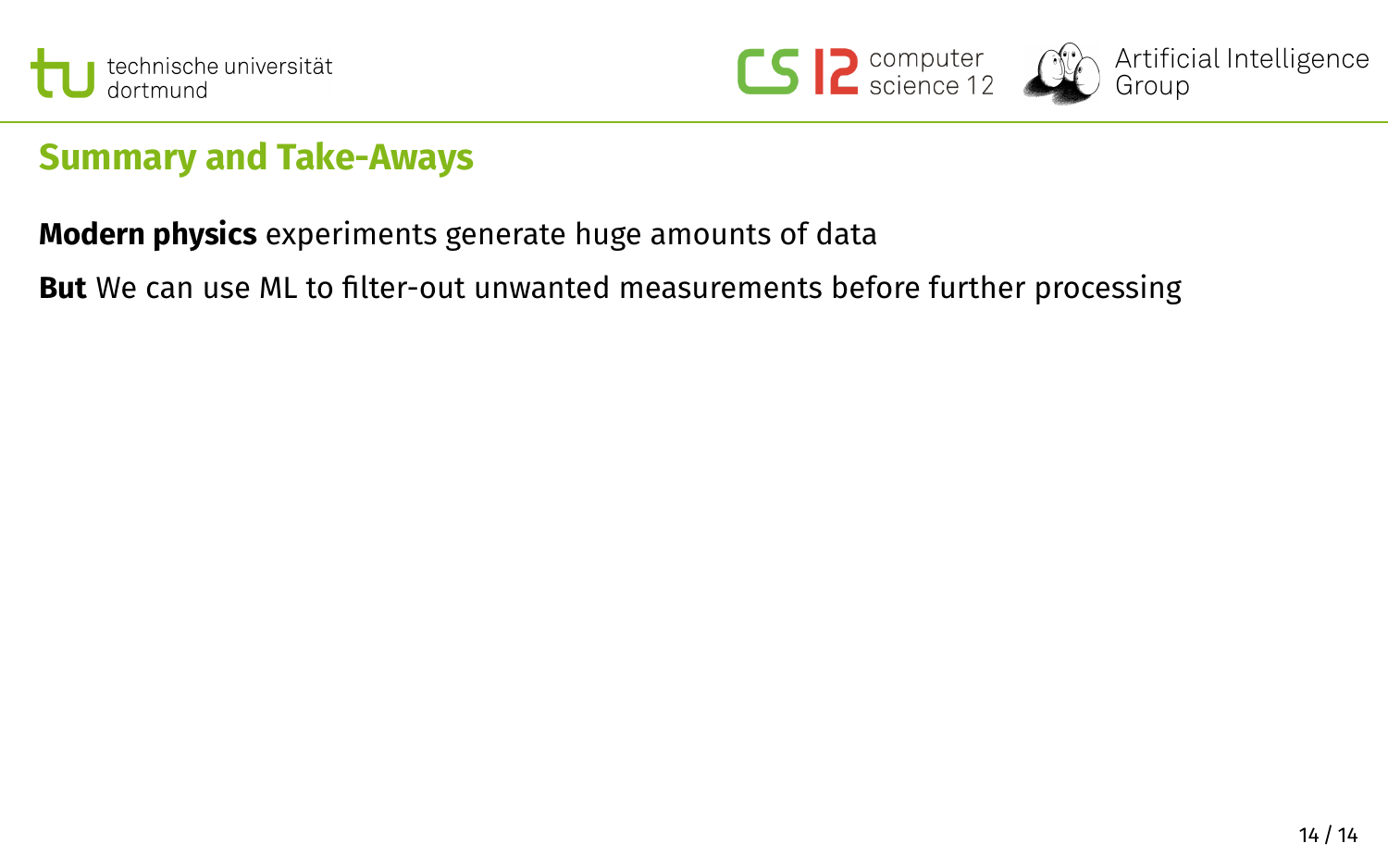





## **Summary and Take-Aways**

**Modern physics** experiments generate huge amounts of data

**But** We can use ML to filter-out unwanted measurements before further processing

**Our approach** Use a code-generator to generate optimized RF code

- $\blacktriangleright$  There are at-least two ways to implement Decision Trees in modern languages
- $\blacktriangleright$  Native trees mostly rely on the data cache
- $\blacktriangleright$  If-else trees mostly rely on the instruction cache
- ► Careful cache management can increase performance by 2 6 (1500 compared to sklearn)
- $\triangleright$  Optimizations & implementations behave differently on different CPU architectures